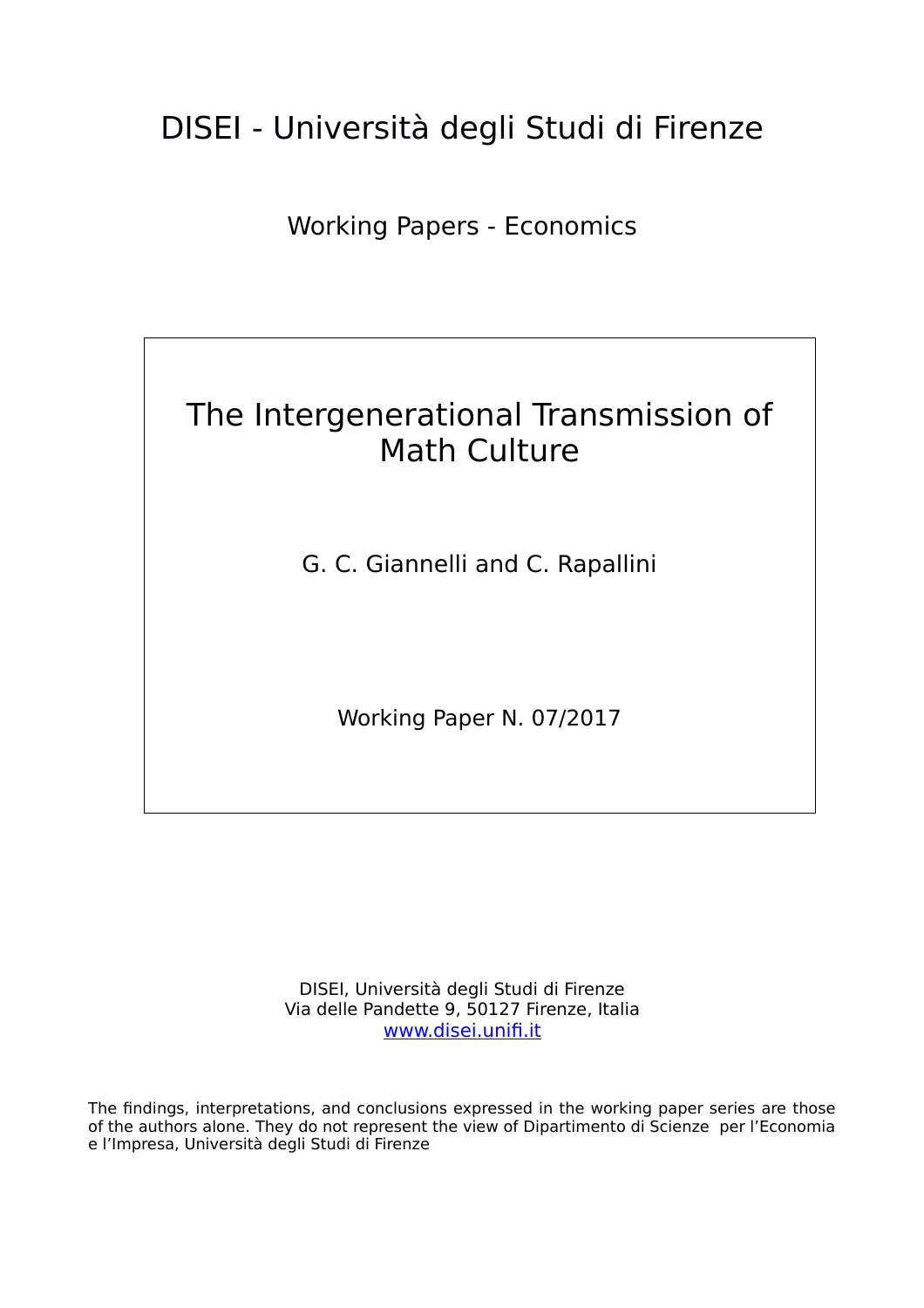# THE INTERGENERATIONAL TRANSMISSION OF MATH CULTURE

GIANNA C. GIANNELLI<sup>1,2</sup>, CHIARA RAPALLINI<sup>1,3</sup>

<sup>1</sup> DEPARTMENT OF ECONOMICS, UNIVERSITY OF FLORENCE, ITALY 2 IZA, BONN, GERMANY <sup>3</sup> DONDENA, BOCCONI UNIVERSITY

ABSTRACT. We provide evidence that parents' beliefs about the value of math have a positive impact on children's math scores. This result is robust to the reverse causality that characterizes the relationship between parental attitude and children's performance. Our model is estimated on a sample drawn from PISA 2012 of second-generation students and first-generation students who migrated before starting primary education. We instrument parental attitude with the country of origin math performance. We find that one additional score point in the origin country performance in math increases student performance by 21 percent of one standard deviation of the student math score.

JEL Classification: I21, J13, O15

Keywords: Parental beliefs, Math performance, Immigrant students.

*Date*: February 24, 2017.

The authors thank Leonardo Grilli for very helpful suggestions.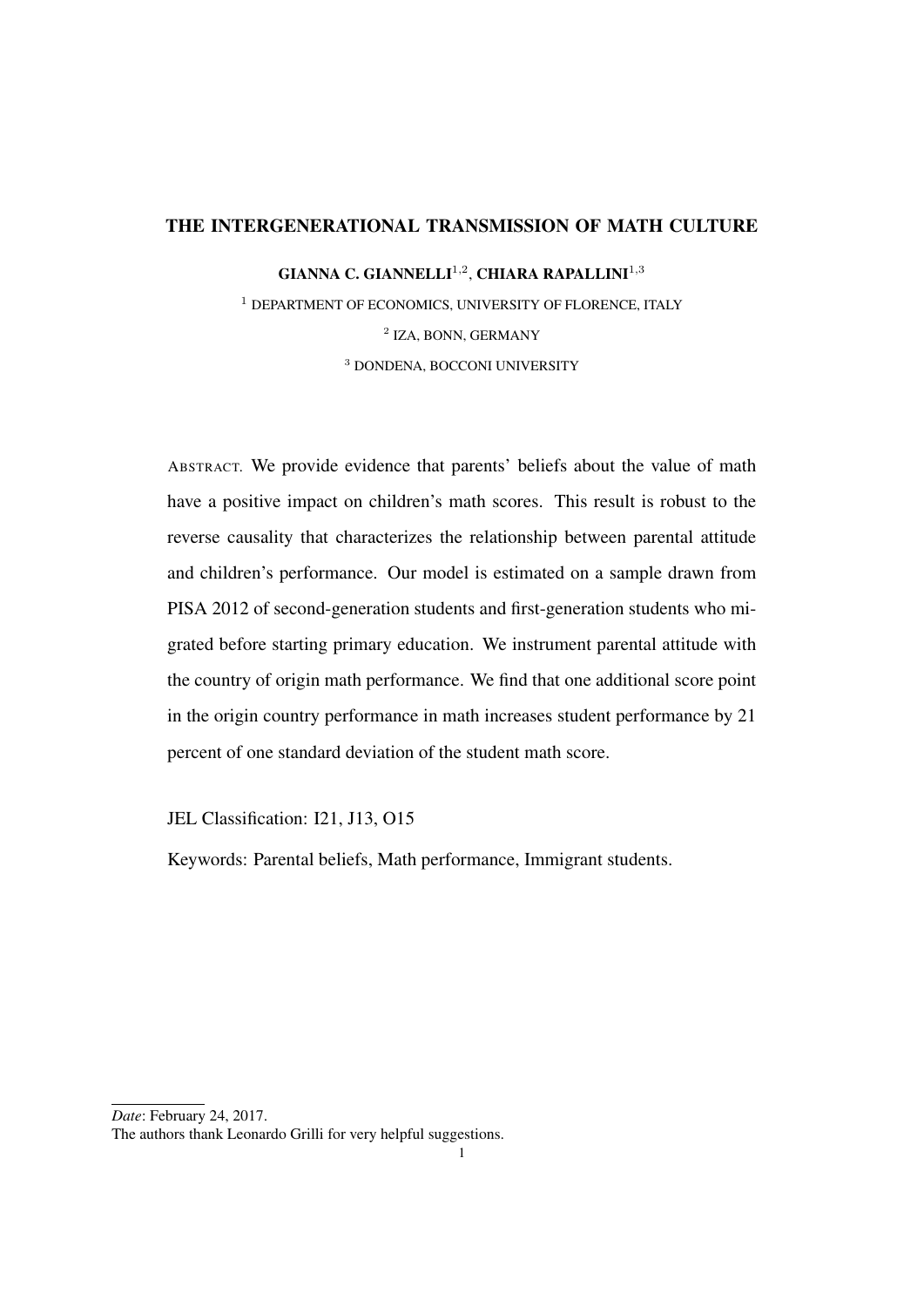# **INTRODUCTION**

Over the past decade, the empirical economic literature has made considerable progress in isolating the factors explaining individual educational achievement, thanks to the adoption of increasingly robust identification strategies and richer data sets. These explanatory factors include the institutional characteristics of the educational system and the students' family background.

The funding of schools, the tracking system and the role played by teachers are among the most deeply investigated institutional features. For example, the effects on student achievements of the private or public funding of schools - or, rather, the consequences of the competition between the two systems - have been thoroughly investigated (Urquiola, 2016). Educational systems that adopt early tracking have been compared with those using the comprehensive system (Hanushek and Woessmann, 2006), and the interaction of the two approaches with the family background has been analyzed (Brunello and Checchi, 2007). Moreover, scholars have applied considerable scrutiny to the effect on student outcomes of the student-teacher ratio, together with the processes of teacher recruitment, evaluation, and experience (Rivkin, Hanushek, and Kain (2005); Rockoff (2004); Harris and Sass (2011); Jackson, Rockoff, and Staiger (2014)).

Regarding family background, some studies compare its importance to that of the organization of the school system (see, among others, Hanushek and Woessmann (2011), while some others compare the impact of different institutional arrangements on the intergenerational transmission of educational outcomes (e.g., Black, Devereux, and Salvanes (2005); Schütz, Ursprung, and Wößmann (2008); Hertz et al. (2007)). A family's socioeconomic background encompasses several aspects. Parental education and economic resources are the first factors to be taken into consideration. The higher the parents' level of education is, the more time they spend with their children in activities related to education, the greater their involvement in school activities, and the lower the psychological costs of children in coping with educational effort (Ho, 2010). Wealthier families are able to guarantee their children access to better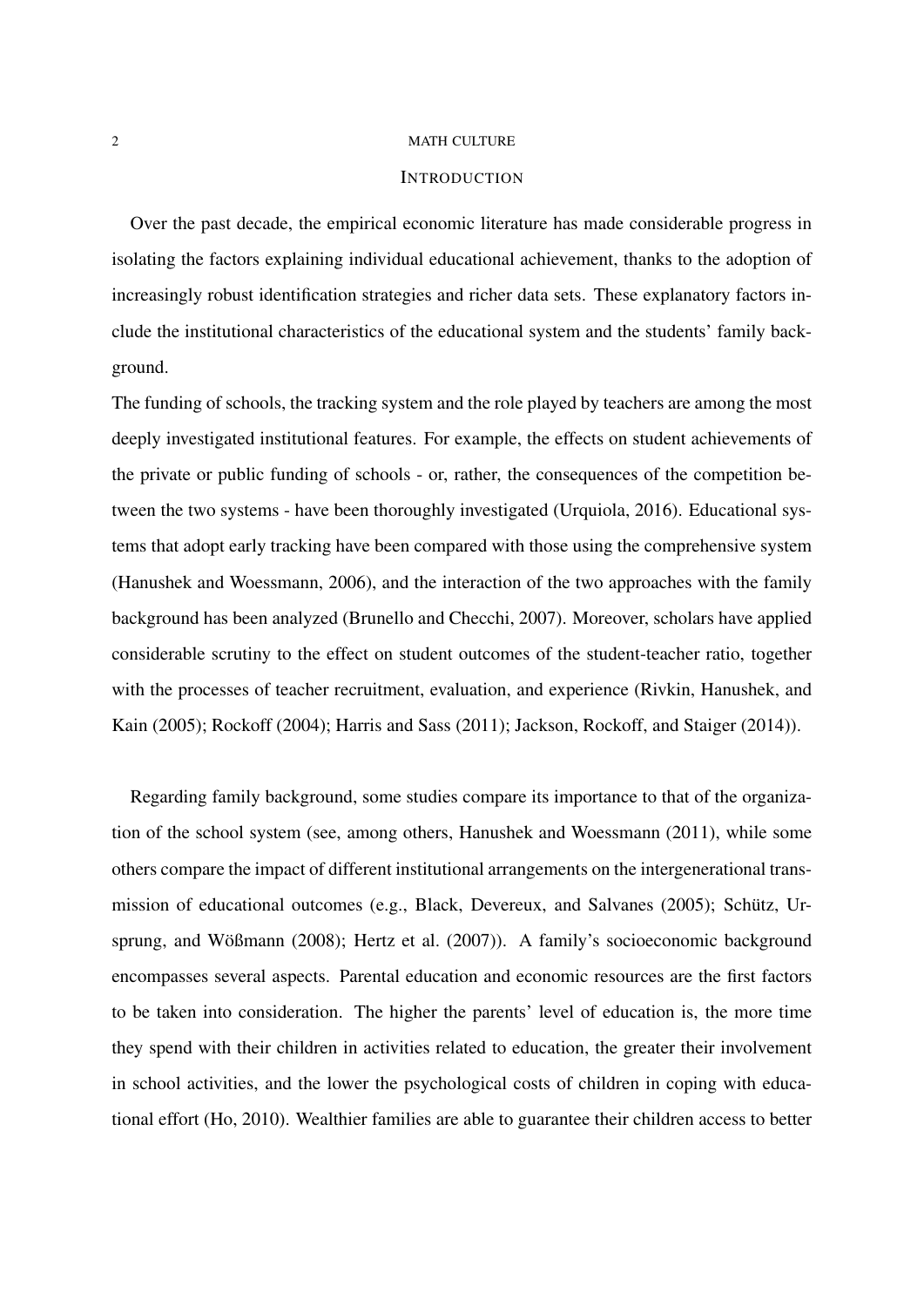quality schools, and - throughout the educational career - their children are better able to borrow money or forgo income (Rothstein and Wozny (2013); Rouse and Barrow (2006)). The family background category includes, together with education and income, several *intangible* factors, such as inherited traits and cultural values, that have recently attracted the attention of researchers (Bisin and Verdier, 2001). Intelligence and personality - so-called *hard* and *soft* skills - are inherited traits that are both relevant for educational outcomes (e.g., Krapohl et al. (2014), Rustichini, Iacono, and McGue (2017)). Moreover, parents transmit different beliefs and values to their children, including the ability to delay gratification and to exert self-control, that have been shown to differ across cultures and to explain school outcomes (Figlio et al., 2016). The most recent analysis of the gender gap in math relies on the possible role played by *intangible* factors. The lower performance of girls has been linked to a lack of confidence, which has been measured by means of questions evaluating the self-efficacy, self-concept and anxiety of students in approaching the subject (OECD (2015); Saarela and Karkkainen (2014)). The idea behind this line of investigation is that self-beliefs have an impact on learning and performance at several levels: cognitive, motivational, affective and decision-making. Specifically, the most recent rounds of surveys on educational achievement, both national and international, contain questions related to students' self-confidence in different subjects of the curriculum and to *subjective norms*, meaning students' perseverance and aspirations. Only recently have a few surveys introduced questions regarding the beliefs and attitudes of parents toward school subjects. The availability of these new pieces of information has stimulated research on the role of these *intangible* factors in explaining the differences in students' outcomes. For example, (Jerrim, 2015) shows that the superior performance of children of East Asian descent in Australia, relative to children of Australian heritage, is in part associated with subjective norms and aspirations that seem to help the former to exert greater effort and achieve better outcomes. (Hsin and Xie, 2014) find that the Asian-American educational advantage, a well-documented phenomenon in the US, is primarily attributable to Asian students exerting greater academic effort and not to advantages in tested cognitive abilities or socio-demographics. Moreover, they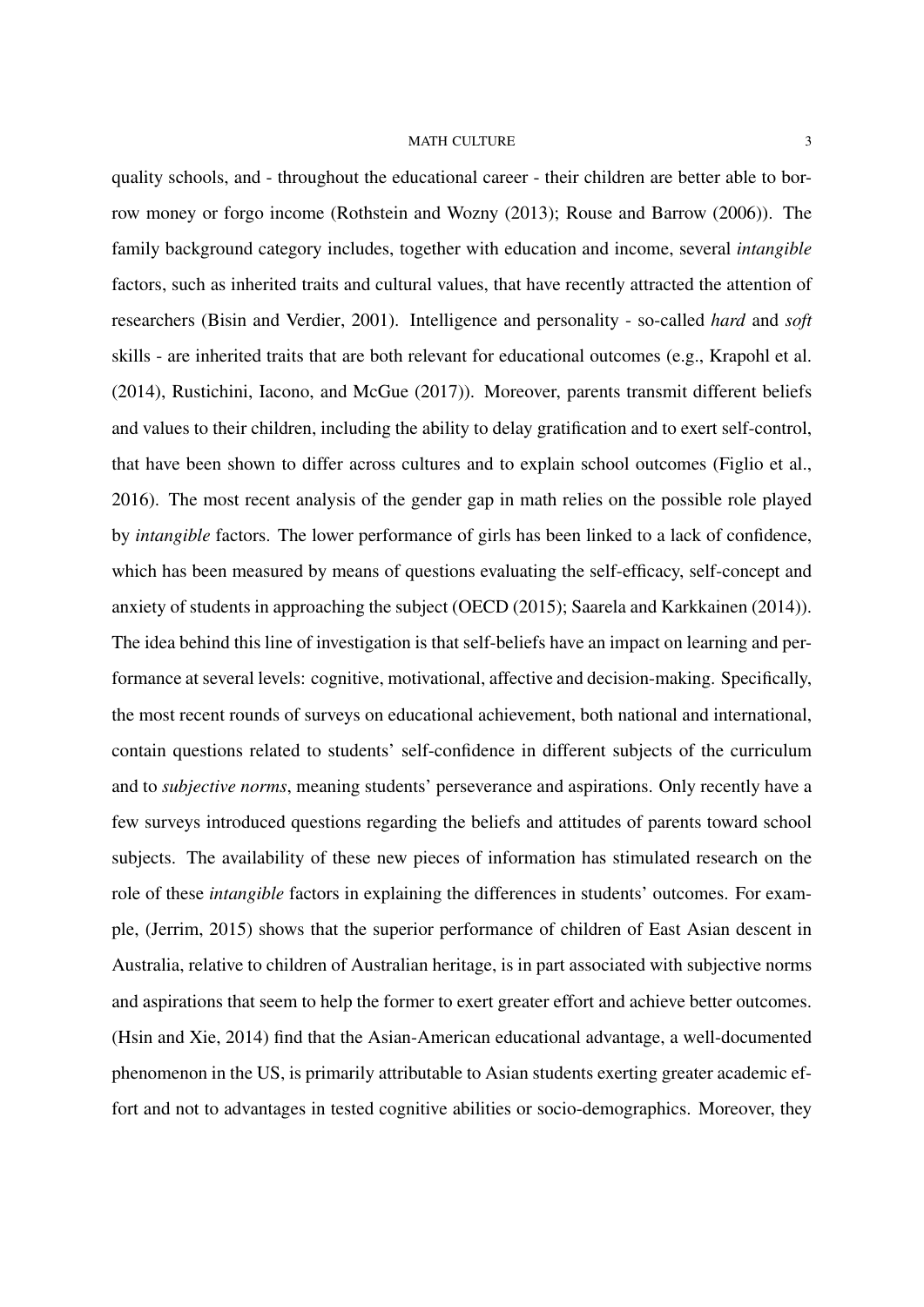show that the greater academic effort exerted by Asian-American students is ascribable to the parental attitude toward their children's academic efforts. While some studies examine school program in broad terms, other studies focus on the role played by parental attitudes toward a specific subject. In particular, there is growing evidence that the parental attitude toward science, in terms of how much parents value the subject and of the importance they place on it, is relevant for the scientific literacy of their children (Sun, Bradley, and Akers (2012); Perera (2014)); Ho (2010); Ratelle et al. (2005)). In this literature, attention has primarily been devoted to the attitude toward science because of the worldwide emphasis on its importance for technological development and global economic competition (Tucker-Drob, Cheung, and Briley, 2014). In the context of math, to the best of our knowledge, the role of parental attitudes has been investigated only by (Wang, 2004), who includes - among other "home environment factors"- parents' aspirations for their children's math performance in explaining the score gap between Chinese and US students.

From a methodological perspective, however, the latter contributions may suffer from a reverse causality problem because the attitudes of parents can be influenced by the school achievements of their children. In other words, parents could claim that science, or math, is important for the future of their children merely because their children have high grades in these subjects. Similarly, parents may declare that they expect their children to continue studying math or science, and will work in related fields, simply because their children enjoy these subjects.

In this paper, we study the relationship between parental attitudes toward math and children's performance while accounting for this reverse causality problem. In particular, we adopt an original identification strategy based on two pillars. First, we estimate this relationship on a sample of immigrant students drawn from the Programme for International Student Assessment (PISA) 2012; second, we instrument parental attitude with the math performance of the parents'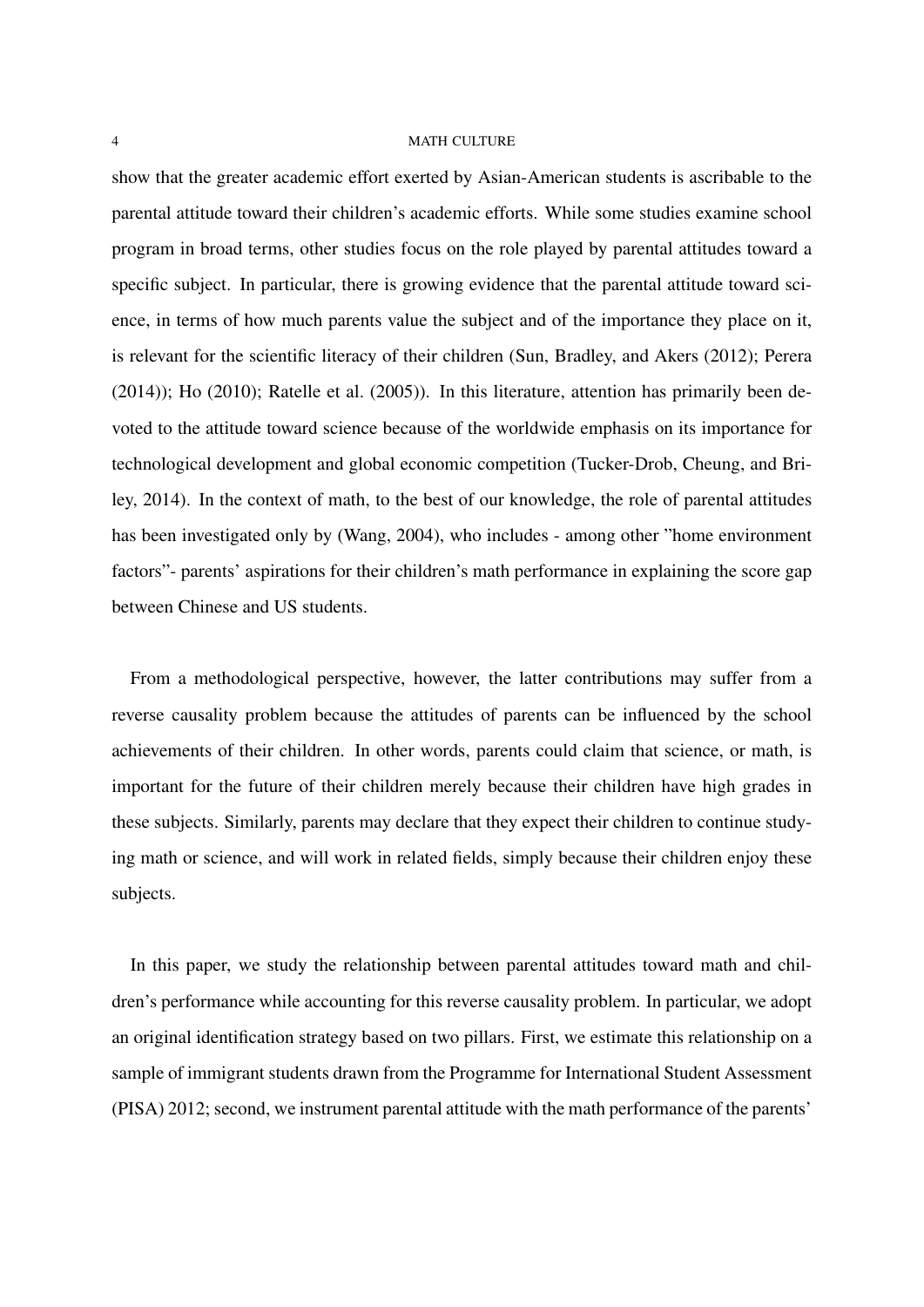country of origin, approximated by the PISA country average math score. Our working hypothesis is that parents with an immigrant background will value math according to the culture of their country of origin. Parents coming from countries with high performance in math would assert that this subject is important for the future of their children, e.g., in terms of placement in the job market and for securing a good job, while the same view would not be shared by parents belonging to countries with low performance in math. We focus on second-generation students and on first-generation students who migrated before starting primary education, as performance in math for the parents' countries of origin should not directly affect these students' performance. In fact, these children are born in the country of the test and/or have never attended the schools in the country of ancestry.

Our identification strategy is in line with the *epidemiological approach* (Fernandez, 2012) that studies the variation in outcomes across different immigrant groups residing in a given country. Immigrants presumably differ in their cultures but share a common institutional environment that - in our study - is the school. This circumstance allows one to separate the effect of culture from the institutional environment. This approach has been used to study a variety of issues, including female labor force participation, fertility, labor market regulation, redistribution, growth, and financial development. Similar to our investigation, (Nollenberger, Rodríguez-Planas, and Sevilla, 2016) explore the role of cultural attitudes toward women in determining educational gender gaps in math using this approach. To ascertain if culture matters, they test whether the math gender gap for each immigrant group living in a particular host country (and exposed to the same host country laws and institutions) is explained by measures of gender equality in the parents' country of ancestry. Their results show that the higher the degree of gender equality in the country of ancestry is, the higher the performance of second-generation immigrant girls relative to boys. In contrast to their study, where the degree of gender equality in the parents' country of origin is assumed to directly affect the gender gap in math, we use the math performance in the parents' country of origin to investigate the transmission mechanism of math culture from parents to children.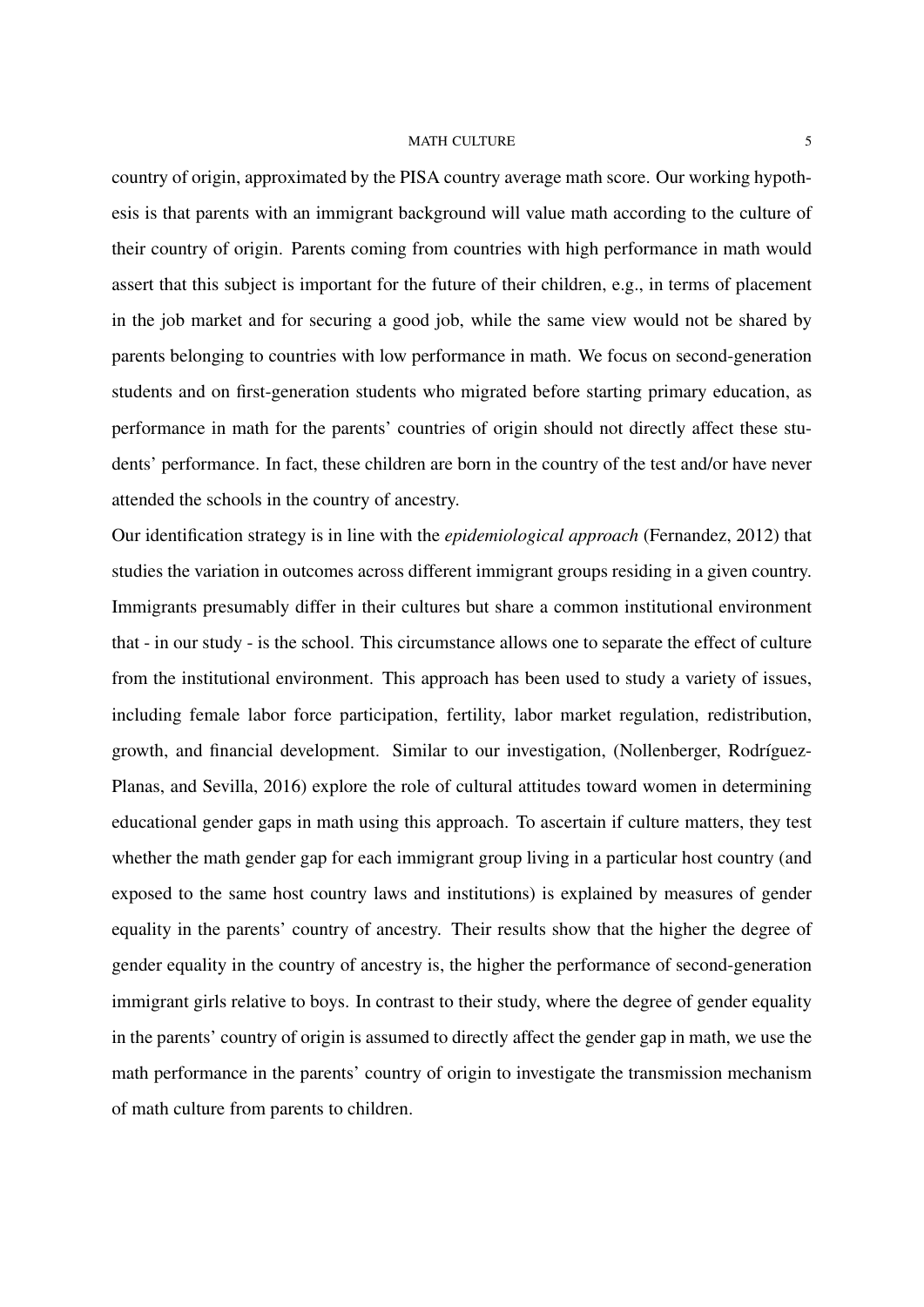Our estimates show that parents' beliefs about the value of studying math are an explanatory factor of their children's scores. Parents' beliefs, in turn, are influenced by the average math performance in the country of origin. Thus, our result is robust to the endogeneity between parental attitudes and children's outcomes. Our finding holds after controlling for the school characteristics in the country of destination. This result also holds when we estimate our model to explain the score gap between immigrant and native students. A limitation of our analysis is that children's school outcomes are certainly affected by other unobserved elements, typical of each ethnic group, such as inherited traits, beliefs and values, that go beyond math culture, and that parents also transmit.

# EMPIRICAL STRATEGY

We estimate a two-stage least squares (2SLS) model in which the dependent variable is the student's score in math and the main explanatory variable is the parental attitude toward math. As noted above, to address the potential reverse causality problem due to the fact that parents' attitudes may be affected by their children's observed math performance, we instrument the parental attitude. Moreover, we restrict the analysis to a sample of immigrant students who were born either in the country of the test (namely, second-generation students) or in the country of origin but migrated before being exposed to math teaching in the country of ancestry (namely, before primary school age).

The dependent variable,  $Y_{isod}$ , is the score in math of immigrant student *i* from origin country  $\alpha$  who is attending school s in destination country d. The equation (second stage) we estimate is the following:

(1) 
$$
Y_{isod} = \alpha + \beta MathPaAtt_{io} + \gamma X_i + \delta S_{id} + \epsilon_{isod}
$$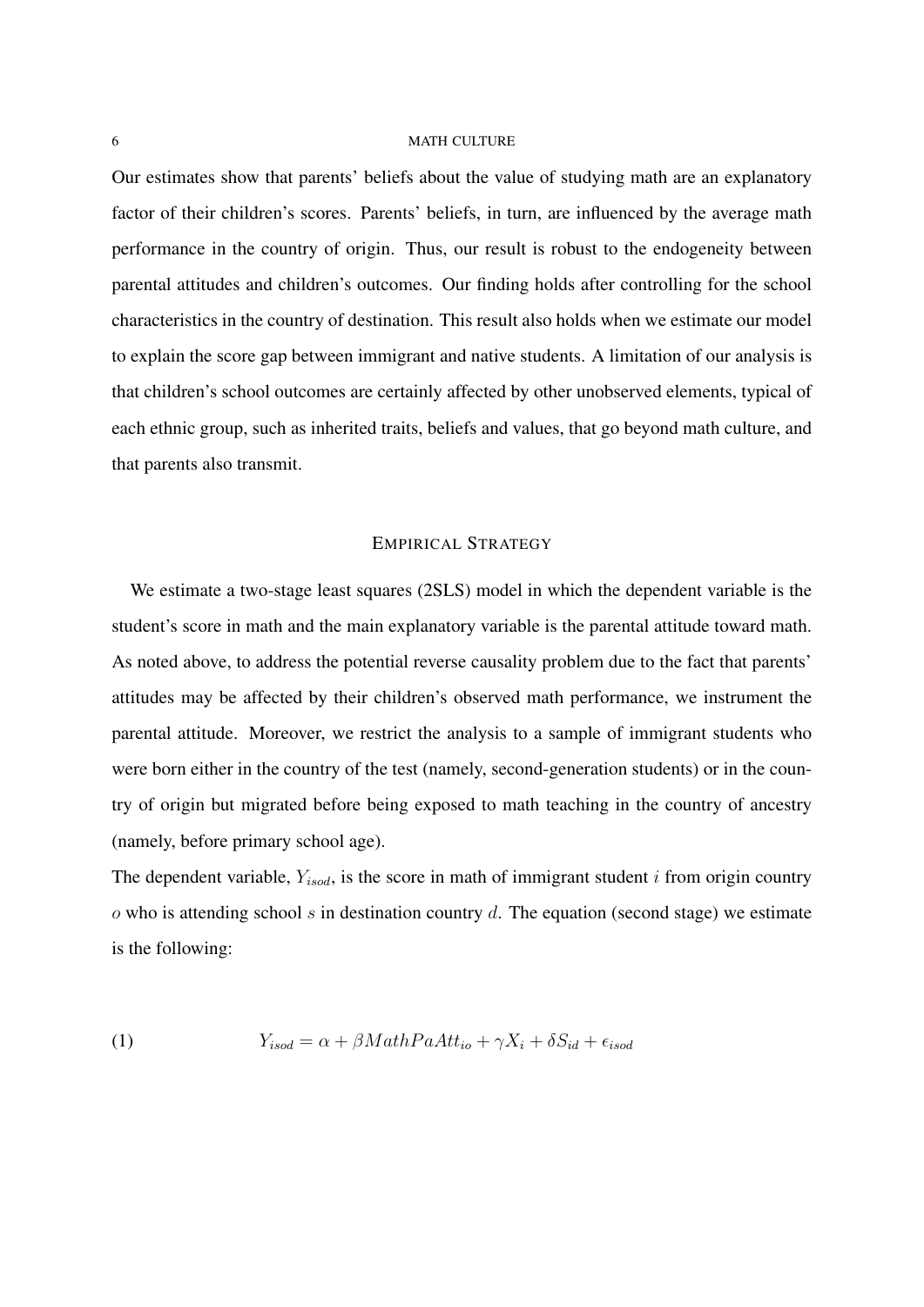The first stage of the model is the following:

(2) 
$$
MathPaAtt_{io} = a + bMath_{io} + cX_i + dS_{id} + u_{isod}
$$

where  $MathPaAtt_{io}$  is our index of the attitude toward math of the parents of student i,  $Math_{io}$  is calculated as the national average math score of the origin country and represents the instrumental variable,  $X_i$  are student and family characteristics,  $S_{id}$  are characteristics of the school attended by the student in destination country  $d$ , and  $\epsilon_{isod}$  is a normally distributed random error. The model is estimated by clustering the standard errors by country of destination to account for heteroskedasticity.

Student proficiency in the second stage,  $Y_{isod}$ , is not observed, i.e., it represents missing data that must be inferred from the observed item responses (Mislevy (1991) and Mislevy et al. (1992)). There are several possible alternative approaches for making this inference, and PISA uses the imputation methodology usually referred to as Plausible Values - PVs - (OECD,  $2012$ ).<sup>1</sup>

PISA provides five PVs and, to account for the variability induced by PVs, estimation is performed separately for each of the five PVs. We proceed in two steps. First, we estimate the 2SLS model for each PV and save the coefficients and standard errors. <sup>2</sup> Second, these saved results are combined using Multiple Imputation formulae (see Rubin (2004). According to this technique, consistent estimates of the coefficients are obtained by simply averaging the

<sup>1</sup>PVs were developed from Rubin's work on multiple imputations (see Rubin (2004)) to obtain consistent estimates of population characteristics in assessments in which individuals are administered too few items to allow for precise estimates of their ability. PVs are estimates of student ability. Specifically, in PISA, there are five plausible values for each subject (reading, math and science). PVs are imputed values that resemble individual test scores. They are estimated to have approximately the same distribution as the latent trait being measured.

<sup>&</sup>lt;sup>2</sup>We corrected the standard errors using the formulae in Baltagi (2011).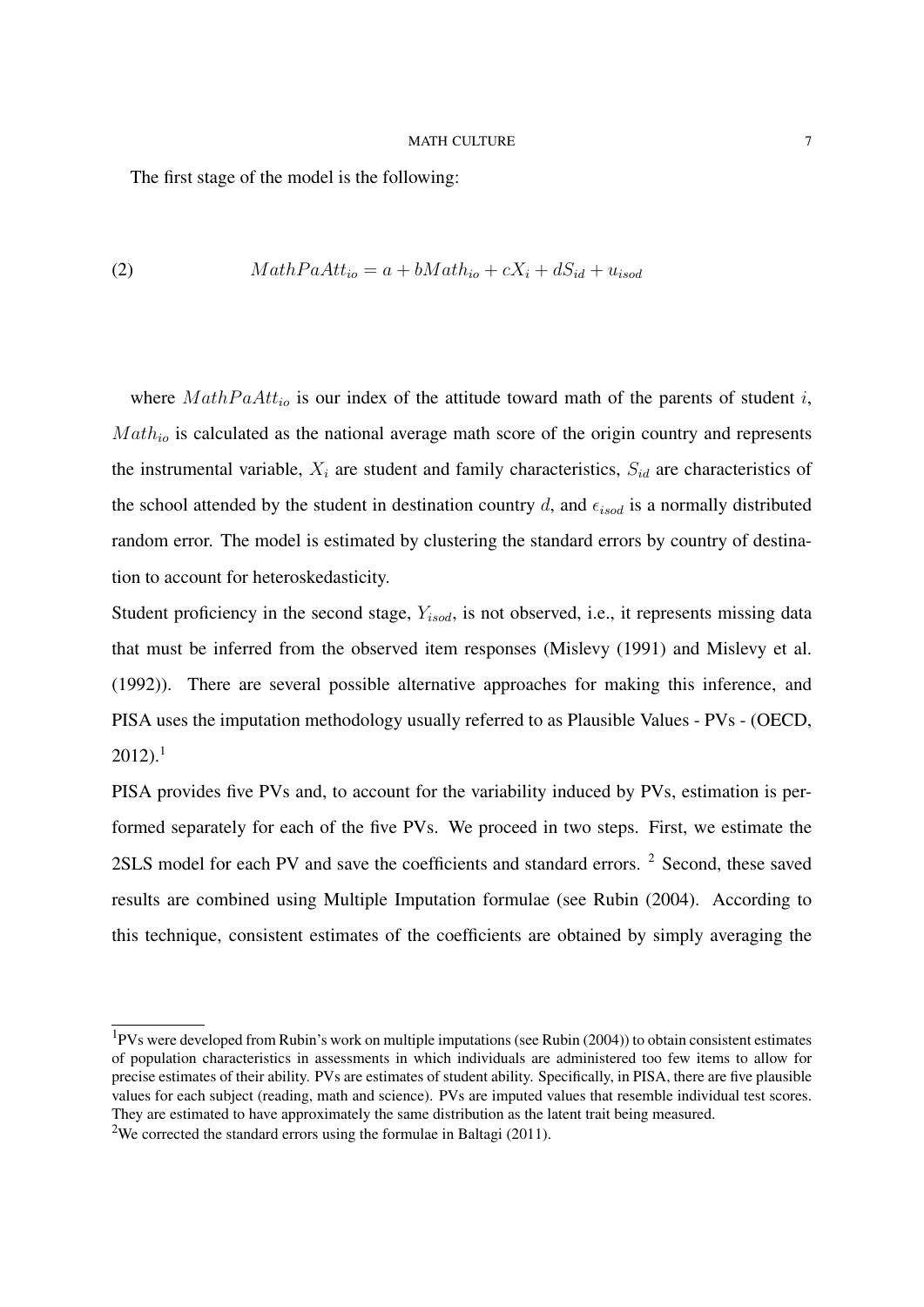five 2SLS estimates of each coefficient and correcting standard errors by applying the Rubin formulae. <sup>3</sup>

Thus, for each explanatory variable, the final estimated coefficient is obtained with the following average:

(3) 
$$
\bar{Q} = \frac{1}{m} \left[ \sum_{pv=1}^{m} \hat{Q}_{pv} \right]
$$

where  $\overline{Q}$  is the average of the  $m = 5$  estimated coefficients,  $\hat{Q}_{pv}$ , derived from the 2SLS models of the 5 PVs  $pv$  of  $Y_{isod}$ . Then, the final standard error of each coefficient is obtained with the following formulae:

(4) 
$$
B = \frac{1}{m-1} \left[ \sum_{pv=1}^{m} \hat{Q}_{pv} - \bar{Q} \right]^2
$$

(5) 
$$
\bar{U} = \frac{1}{m} \left[ \sum_{pv=1}^{m} \hat{U}_{pv} \right]
$$

(6) 
$$
T = \bar{U} + (1 + \frac{1}{m})B.
$$

where B is the variance between the imputations,  $\hat{U}_{pv}$  is the variance of the coefficient in each pv imputation,  $\bar{U}$  is the average variance within the imputations, and T is the total variance (between plus within imputations). The final standard error is then obtained by taking the square root of the total variance T.

<sup>&</sup>lt;sup>3</sup>We implement this procedure because the MI procedure in STATA is not applicable to 2SLS.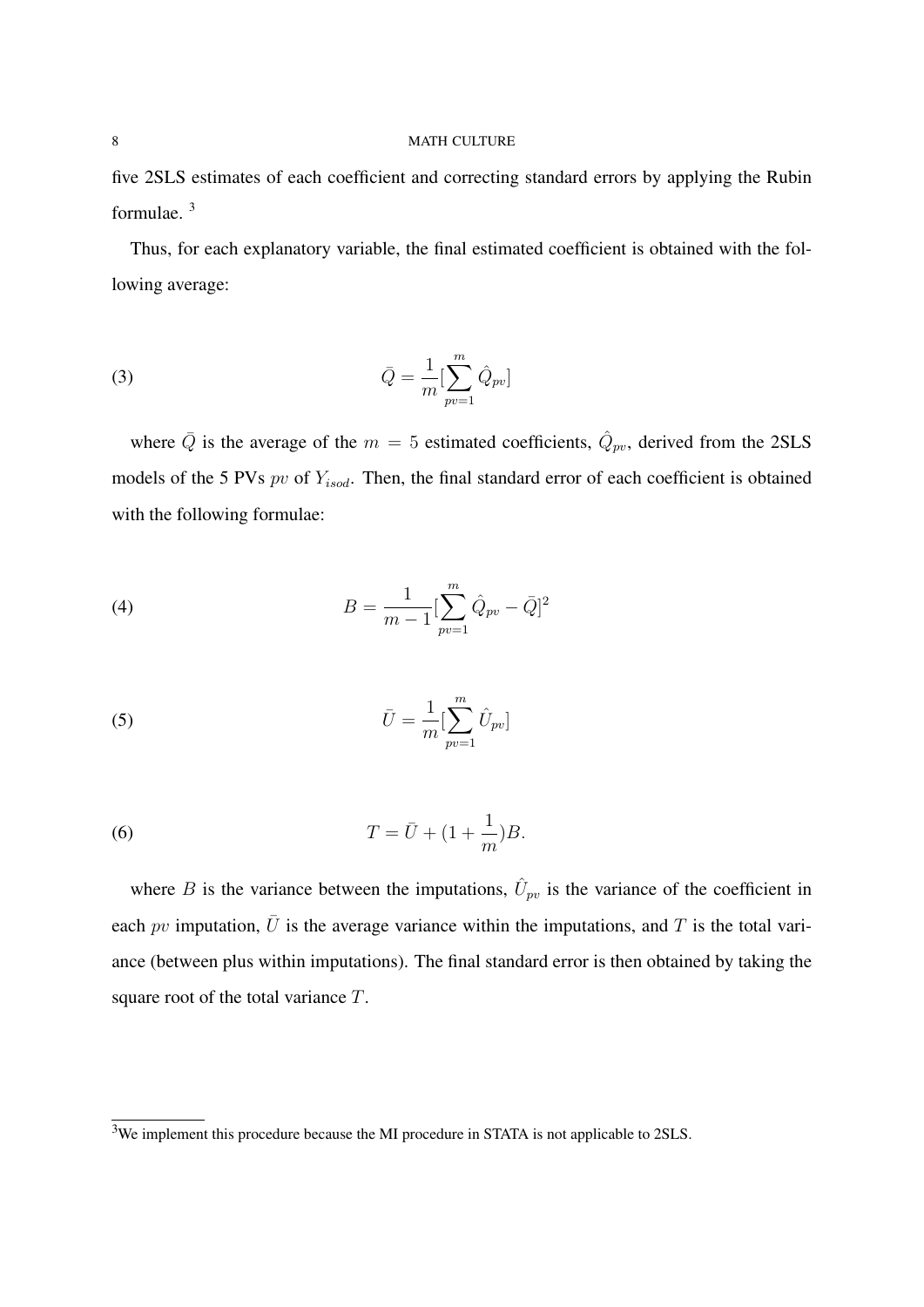In the first stage, we derive the subjective variable for parental attitude  $(MathPaAtt<sub>io</sub>)$ using the information uniquely provided in the 2012 PISA survey. In particular, we exploit a question - described in the next section - intended to ascertain how parents value math with respect to success in the labor market. The answer is articulated in four graded categorical measurements of parental attitude toward math according to which respondents indicate their level of agreement with each statement. We combine them to approximate the single latent factor  $MathPaAtt_{io}$ . To predict this latent factor, we use Item Response Theory (IRT) and implement a graded response model that uses ordered logistic regression (Samejima, 1969). <sup>4</sup>

# DATA AND DESCRIPTIVE STATISTICS

We use survey data drawn from the Programme for International Student Assessment (PISA) 2012, which measures the cognitive achievement of 15 year olds. The 2012 round specifically targets mathematical skills, with several sections dedicated to this topic. Regarding sample selection, as we conduct our analysis at the micro level of first- and second-generation immigrant students, we only select schools where immigrant students are present. Moreover, to test our research hypothesis, we need the following information: 1) the parental attitude toward math for each immigrant student ( $MathPaAtt_{io}$ ); 2) the country of origin of the parents of each immigrant student, and 3) the PISA average math score of the country of origin  $(Math<sub>io</sub>)$ . PISA only records the country of origin of immigrants for a subset of the assessed countries, while for the remaining countries, the country of origin of immigrants is generically indicated as *another country* with respect to the country where the assessment is conducted. Thus, first we have to restrict our sample to the subset of assessed countries where the information on the immigrant students countries of origin is available. Second, not every country of origin is assessed by PISA, and hence, we have to further restrict our sample to immigrants from countries assessed by PISA to be able to attribute a  $Math_{io}$  to each immigrant student. Third, PISA

<sup>&</sup>lt;sup>4</sup>We use the STATA command GSEM with the OLOGIT option. Traditionally, IRT models are used in educational testing, where responses to test items can be viewed as indirect measures of latent ability. Item response models also apply equally for measurement of other latent traits, such as the parental attitude in our case (Zheng and Rabe-Hesketh, 2007).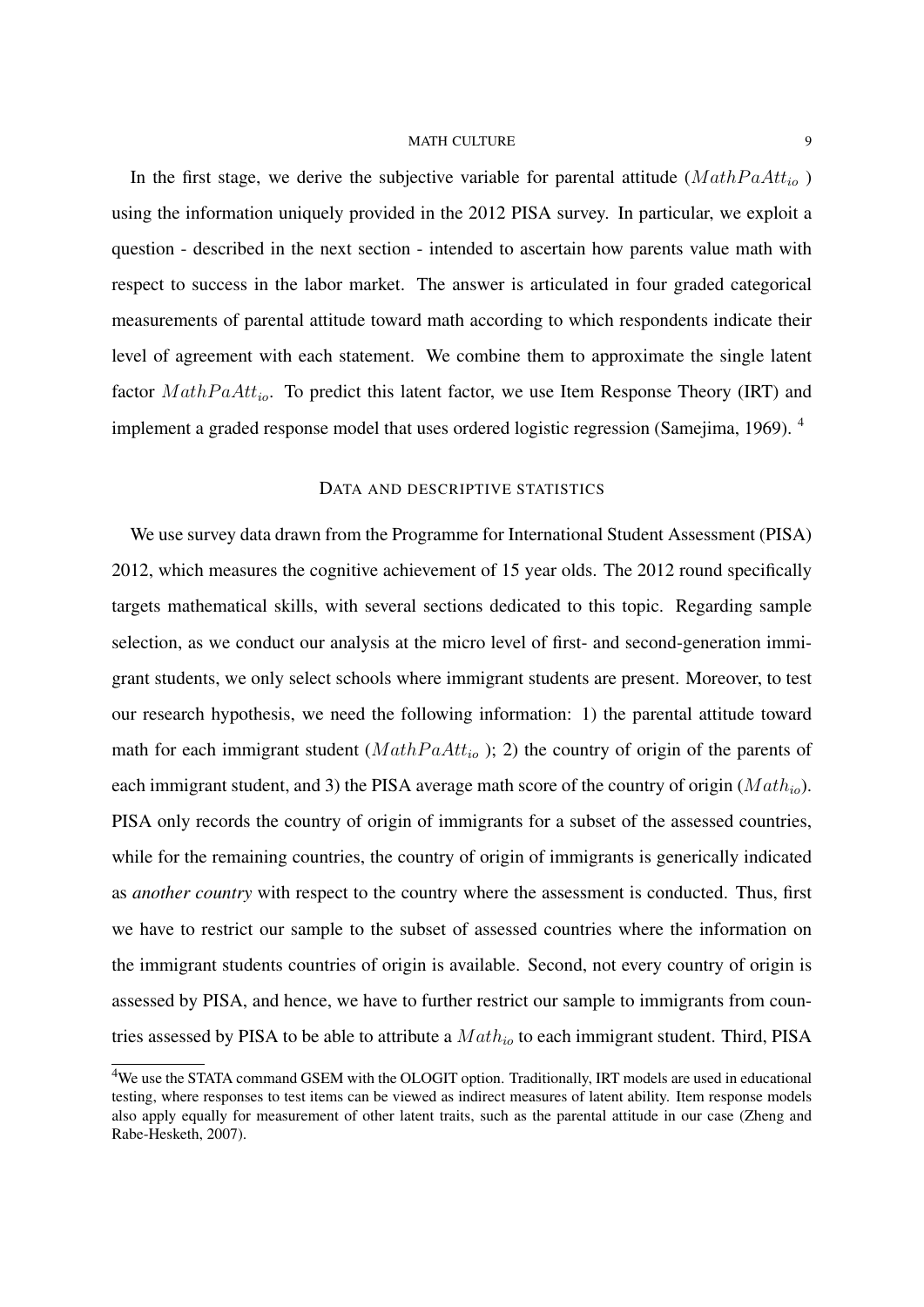collects information on how parents value math with a question with a few statements in the *parents' questionnaire*. <sup>5</sup> Thus, we have to further restrict our sample to students for whom data from the parental questionnaire are available. After this selection, our sample comprises 1,092 students who are assessed in 8 destination countries  $<sup>6</sup>$  and come from 18 origin countries. <sup>7</sup></sup>

The variable *Parental attitude toward math* is estimated with the IRT model using the following question from the parental questionnaire<sup>8</sup>: "We are interested in what you think about the *need for mathematics skills in the job market today. How much do you agree with the following statements*":

- "*It is important to have good mathematics knowledge and skills in order to get any good job in today's world*";
- "*Employers generally appreciate strong mathematics knowledge and skills among their employees*";
- "*Most jobs today require some mathematics knowledge and skills*";
- "*It is an advantage in the job market to have good mathematics knowledge and skills*".

Parents can answer by choosing among the following four alternatives: "*strongly agree*", "*agree*", " *disagree*" and "*strongly disagree*". In the IV estimation, this is the variable that we instrumented with the average math score of the parental origin country imputed to each immigrant student.

For student immigration status, our definition of first- and second-generation is different from that adopted by OECD, which defines a student as an immigrant if both parents are present and

<sup>5</sup>This questionnaire should be completed by a parent (or jointly by both parents) of the student, but the information regarding who has effectively answered is not provided. Note that the PISA *students' questionnaire* also asks children how much they think their parents' value math. We prefer to use the answers to questions asked directly to parents to reduce misreporting, which has been shown to be present when children report parental education levels ((Kreuter et al., 2010)).

<sup>&</sup>lt;sup>6</sup>Belgium, Germany, Hong Kong, Croatia, Korea, Macau-China, Mexico, Portugal.

 ${}^{7}$ Brazil, Turkey, the Czech Republic, Greece, Croatia, the USA, Italy, Portugal, France, Ireland, Vietnam, Germany, Canada, the Netherlands, Japan, Macau-China, China-Taipei, Hong Kong China.

 ${}^{8}$ This question is placed in Section G of the parents' questionnaire: Mathematics in child's career and job market, question PA14.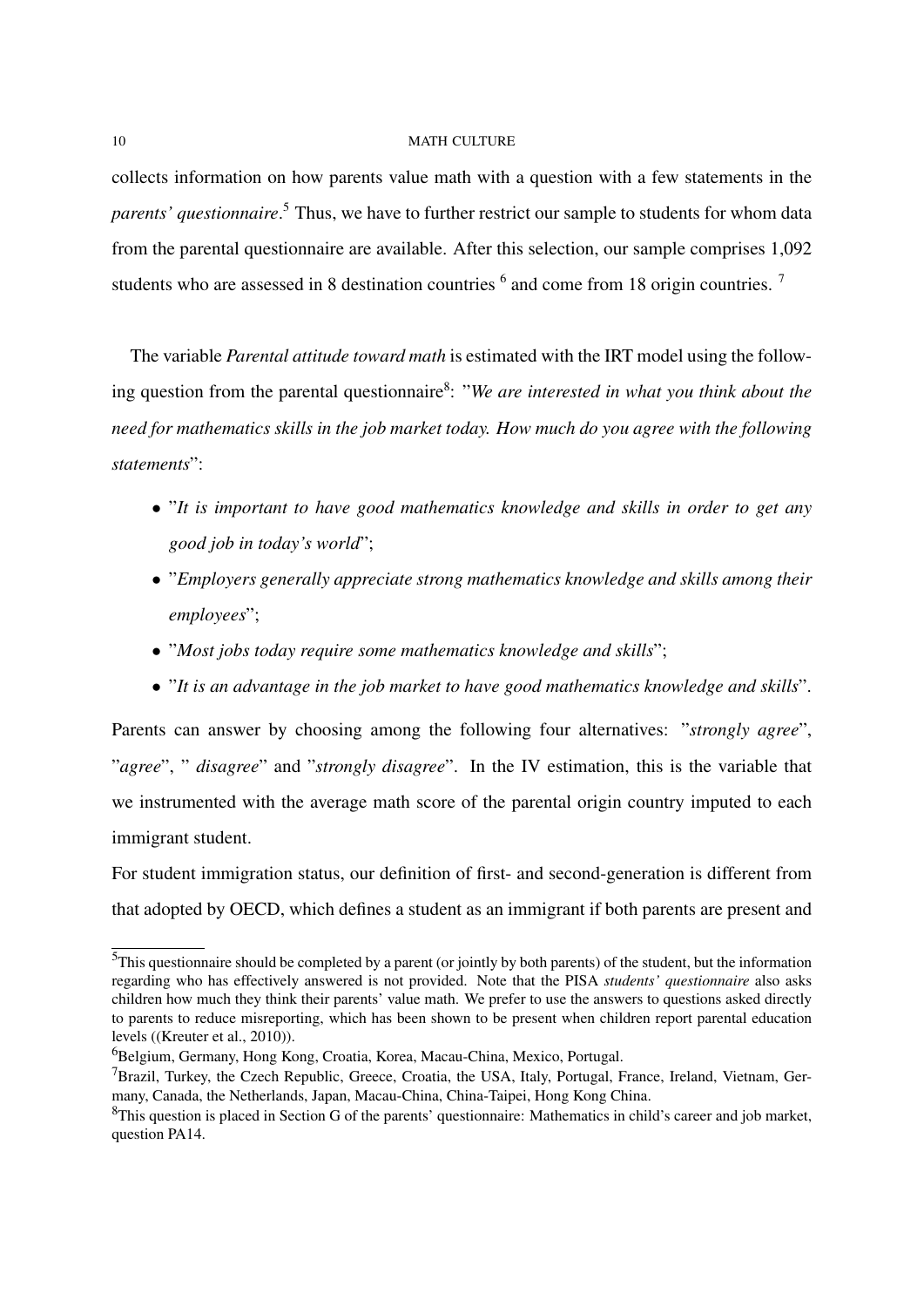were born abroad. As illustrated in the Appendix, we distinguish among eighteen groups, three for natives and fourteen for immigrants. In detail, we select students for whom we have information on the country of birth of one or both parents. Furthermore, when the parents' places of birth differ, we impute the mother's country math score to the immigrant student. This choice is justified by the observation that in several research fields, school success has been considered to be more strongly tied to the role of mothers than to the role of fathers. <sup>9</sup> In the Appendix, we describe the rules we have adopted to impute  $Math_{io}$ . Our estimation sample includes secondgeneration immigrants, thus children in categories from 4 to 8, and first-generation students who never studied in the country of origin, i.e., categories 12 and 14 to 17. Actually, PISA records the number of years since migration, which allows us to calculate the number of years of school attendance in the country of origin and to isolate the group of children who migrated before primary school age.

In our control strategy, three groups of variables are included: student characteristics, household characteristics and school characteristics. Student characteristics are age, sex and the distinction between first- and second-generation immigrants. In particular, to check whether being born in the origin country has some effect even if the child has no years of primary schooling in that country, we introduce the dummy *Student born abroad*, which takes value 1 if the child has migrated before primary school age. Moreover, first-generation students may have been enrolled in the pre-school of the country of ancestry. To control for the potential effect of attending pre-school in the country of origin, we also interact *Student born abroad* with the variables for pre-school attendance.

As household characteristics, we control for the family's Economic-Socio-Cultural Status  $(ESCS)$  index<sup>10</sup> and whether the language spoken at home is that of the test. In the robustness

 ${}^{9}$ Even if there is no robust evidence supporting the assumption that the education level of mothers is more important than that of fathers for the school attainment of children, it is a stylized fact emerging from time use surveys (e.g., HETUS, ATUS and MTUS) that mothers spend more time with their children than do fathers.

 $10$ This synthetic index is provided by PISA.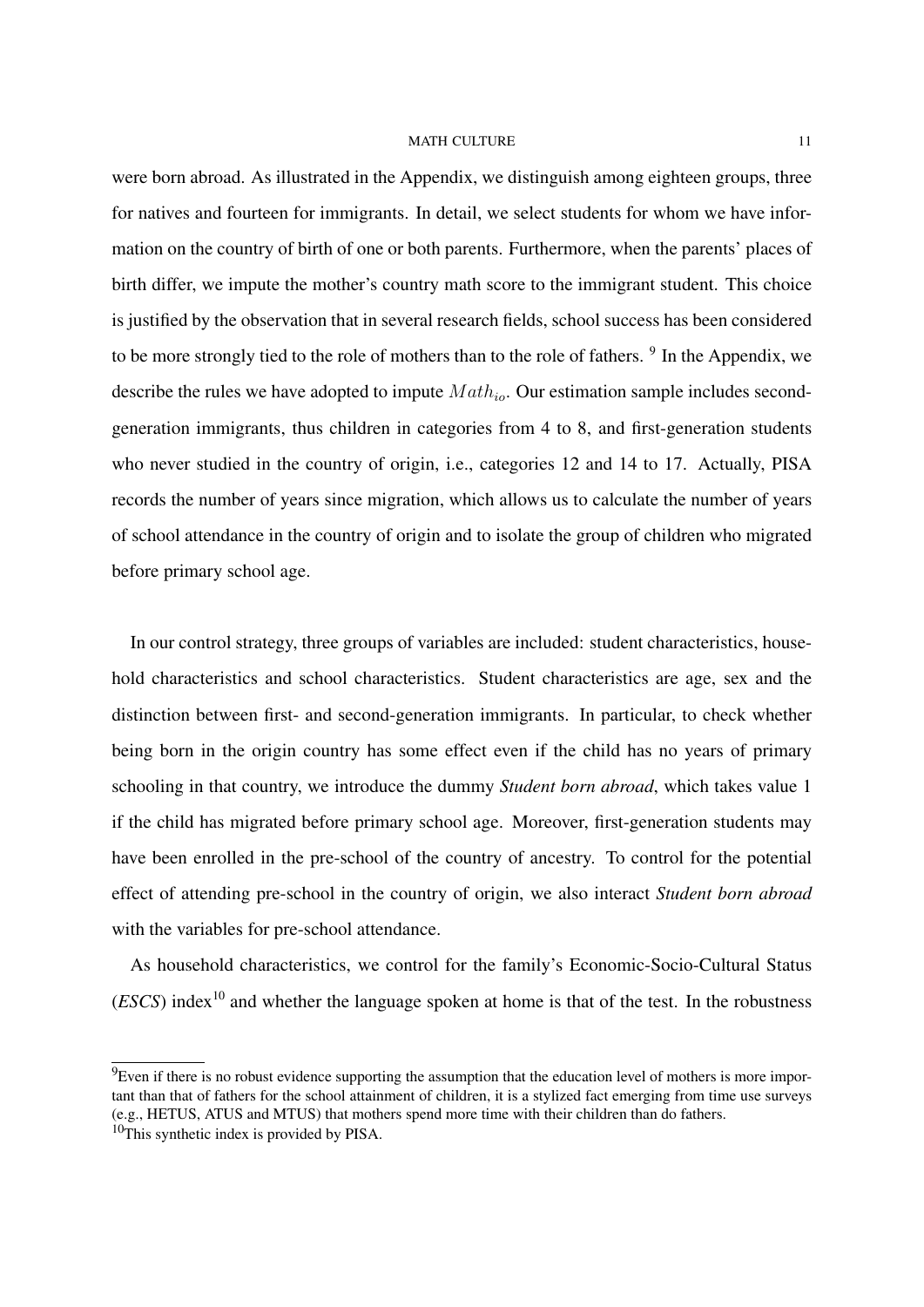checks, we replace the *ESCS* index with some of its components such as the parents' employment and education, and the number of books, the presence of a computer and an internet connection in the home. In addition, we are able to control for whether parents work in a mathrelated job.

As school characteristics, we control for the proportion of math teachers in the total staff and for school size in terms of the number of students. Table 1 shows the list and the descriptive statistics of all the variables used in the analysis.

#### RESULTS

Table 2 shows the estimated coefficients of equation 1. In both specifications (columns (1) and (2)), we control for student characteristics, household characteristics and immigration status, while in column (2), we add school characteristics in the country of the test. In the first specification (column (1) of Table 2), the coefficient of parental attitude is equal to 64.77 and statistically significant.

The estimated coefficient, b, of the math score of the parents' country of origin in the first stage is equal to 0.010, and it measures the effect of an increase of 1 score point on the parental attitude. The estimated coefficient,  $\beta$ , of the parental attitude is equal to 64.77. If we substitute equation 2 into equation 1, we obtain an increase of 0.64 score points, which is the result of multiplying  $\beta * b$ . To appreciate this result, we can multiply this effect by 1 standard deviation of the math score of the parents' country of origin, i.e., 44.07 score points. We obtain a final effect of 28.54 score points, which is 28 percent of 1 standard deviation of the student math score (102.56; see Table 1). In the second specification (column (2) of Table 2), although we control for school characteristics in the destination country, this effect continues to hold, and it is equal to 21 percent of 1 standard deviation of the student math score. For an indirect transmission mechanism through parents' math culture, this can be considered a quite substantial effect. An alternative interpretation of the value of the coefficients may rely on the fact that the equivalent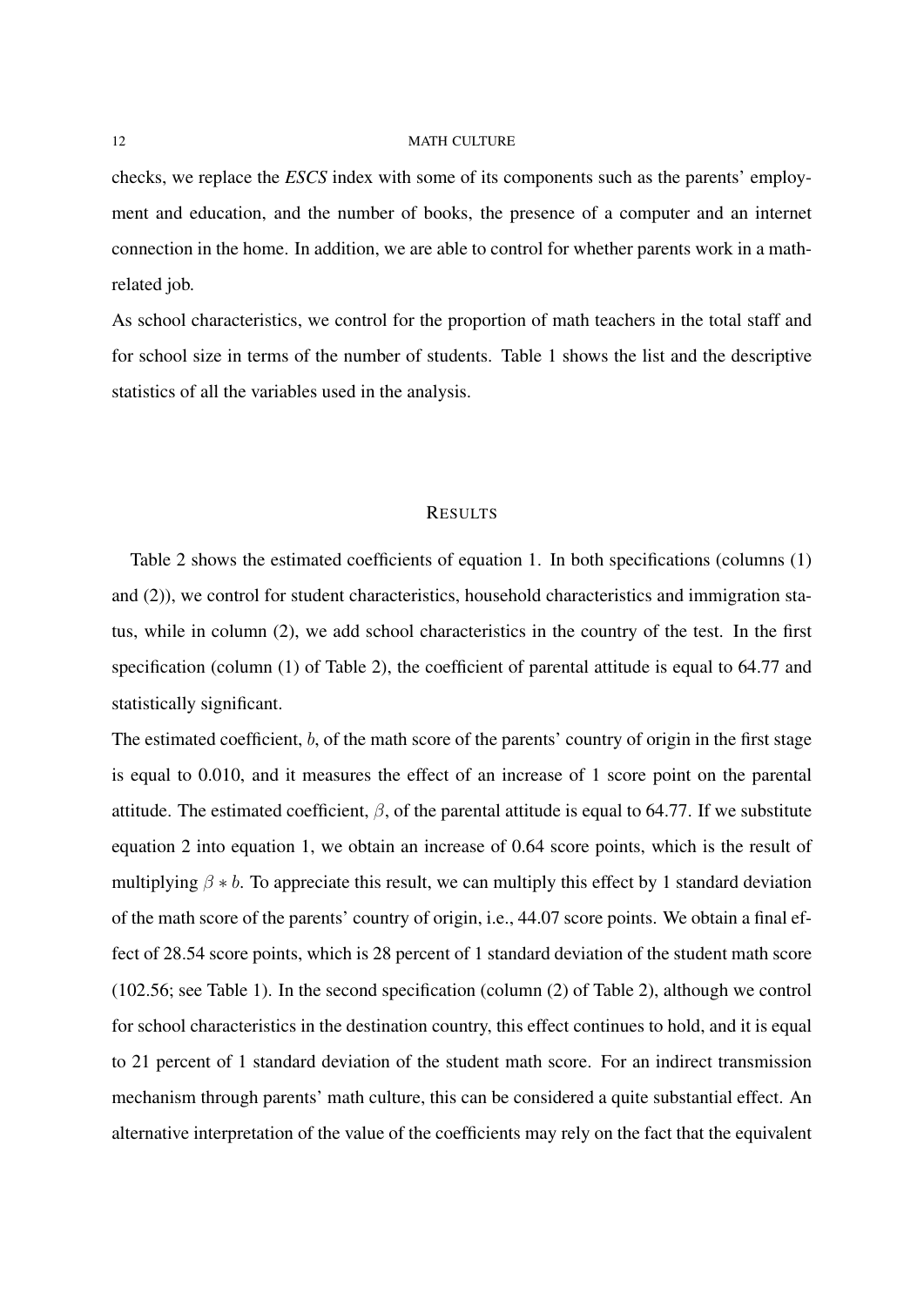of one year of schooling is 40.80 score points on the PISA mathematics scale.  $11$  Thus, an increase of 0.64 score points is equal to 1.56 percent of one year of school, a non-negligible effect, as the standard deviation of the math score of the country of origin - in our sample - is equal to 44.07 score points.

All the control variables have the expected signs. Being male has a positive and significant effect on the math score equal to 20.15 points (see column (2) of Table 2). Having been enrolled in a pre-school for two or more years has a positive effect on the math score of approximately 70 score points. Instead, neither *Student born abroad* nor its interaction with pre-school enrollment is ever statistically significant.<sup>12</sup> The latter findings show that the effect of the parental attitude is not differentiated by generation of immigration and that pre-school attendance in the country of origin has no effect.

*ESCS* has a positive and statistically significant coefficient, while *Language spoken at home* decreases the math score of the student by 34 score points. Among the school characteristics, only *School size* has a positive and statistically significant effect.

Our results allow us to accept our working hypothesis, i.e., that parental attitude could be endogenous to the math score of the children. In fact, the Durbin (1954) and Wu-Hausman (Wu (1974); Hausman (1978)) tests reject the null hypothesis of exogeneity (see the statistics in Table 3). Moreover, the Wald test allows us to reject the null of a weak instrument for the math score of the parental country of origin, with the F statistics being equal to 16.38, i.e., greater than 10, which is the critical value according to the Stock and Yogo (2005) second characterization of weak instruments (see the statistics in Table 3).

We also conducted several checks to verify the robustness of this result. <sup>13</sup> As a first robustness check, we re-estimate the model using the score gap between immigrant and native students

 $11$ The equivalent of almost six years of schooling, 245 score points on the PISA mathematics scale, separates the highest and lowest average performances of the countries that took part in the PISA 2012 mathematics assessment OECD (2012).

<sup>12</sup>Data available upon request.

<sup>&</sup>lt;sup>13</sup>These checks are performed with a simplified procedure exploiting only one of the five PVs provided by PISA. A comparison of the coefficients and standard errors yielded by the multiple imputation procedure described in the Section *Empirical Strategy* with those estimated with only one of the five PVs shows that the differences are minimal. The data are available upon request.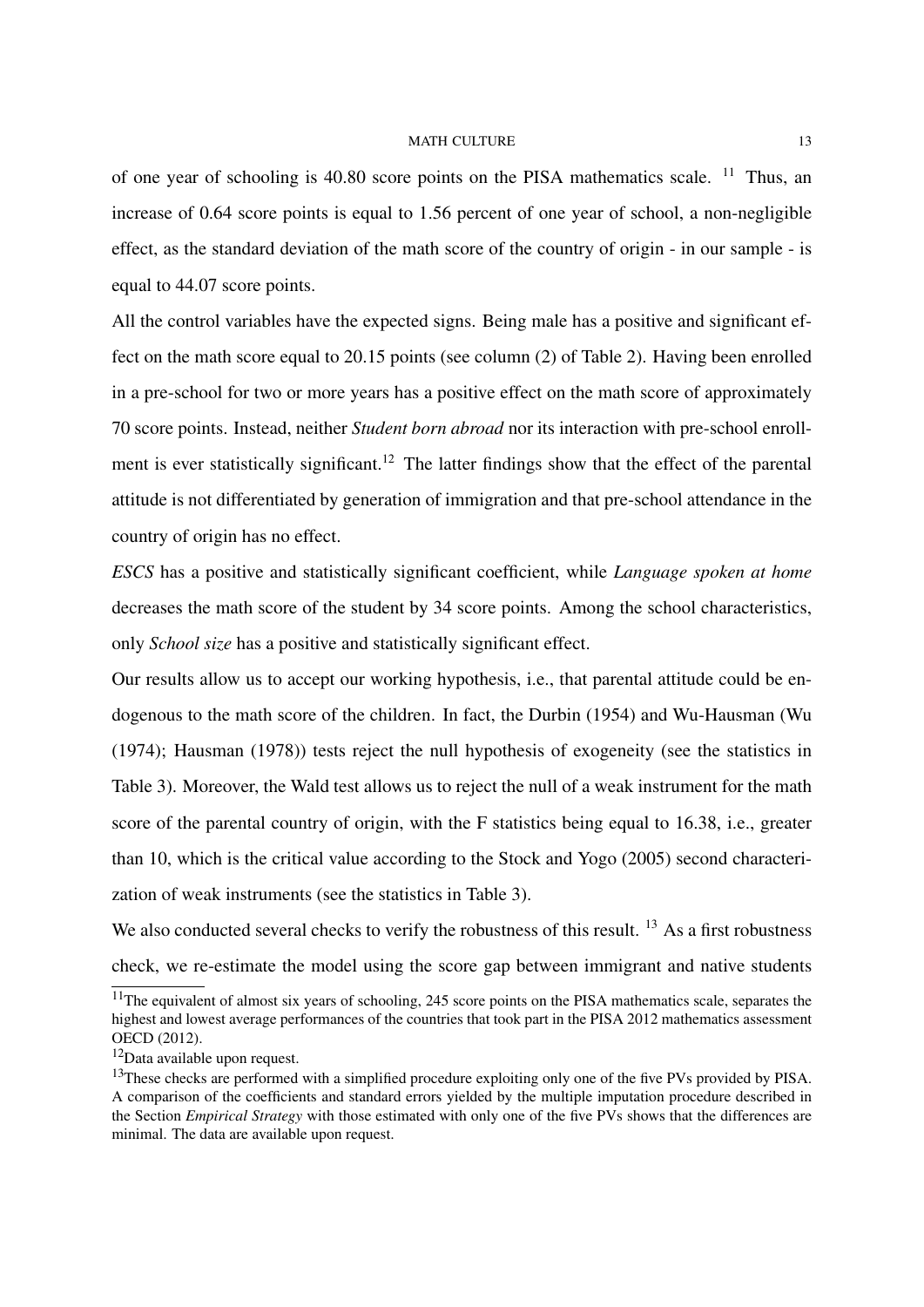in each school. One might be concerned that the way in which the parental attitude shapes the score of the children differs according to the country of destination of the student, namely where he/her took the test. A possible way to address this concern is to estimate a model with country fixed effects. Unfortunately, we cannot implement this strategy because in our sample there are three countries, out of eight, for which there is a single parental country of origin. This feature of the data entails multicollinearity.<sup>14</sup> Using the score gap is an alternative that allows us to take into account the characteristics of the country of the test. In other words, using the gap, we consider the characteristics of the country of the test via the natives' scores. Specifically, the score gap in math of immigrant student  $i$  from origin country  $o$  who is attending school  $s$  in destination country d,  $ScoreGap_{isod}$ , is calculated as the difference between immigrant student i's score and the average math score of native students in the school as follows:

$$
ScoreGap_{isod} = Y_{isod} - ((\sum_{n=1}^{N_s} y_{ns})/N_s)
$$

where  $ScoreGap_{isod}$  measures the immigrant-native student score gap,  $y_{ns}$  is the score of native student n enrolled in school s, and  $N<sub>s</sub>$  is the total number of natives in school s. As Table 4 shows, the change in the dependent variable with the adoption of the score gap confirms our result. This result indicates that for 1 standard deviation of the math score of the origin country, the effect amounts to 14.5 percent of 1 standard deviation of the score gap.

As a second robustness check, we re-estimate the model including a dummy variable that controls for parents working in a mathematics-related career. This might have an effect on parental attitudes.<sup>15</sup> As shown in Table 5, this variable positively affects the math score of the child, but the effect related to the parental attitude toward math is still present, and the positive and statistically significant coefficient does not change in magnitude with respect to the main specification presented in Table 3.

<sup>&</sup>lt;sup>14</sup>The destination country fixed effect is collinear with the national math score of the country of origin in those countries where immigrants have a single origin.

<sup>&</sup>lt;sup>15</sup>The question reads as follows: "Does anybody in your family (including you) work in a mathematics-related career?"; Section H: Academic and Professional Expectations in mathematics, question PA15.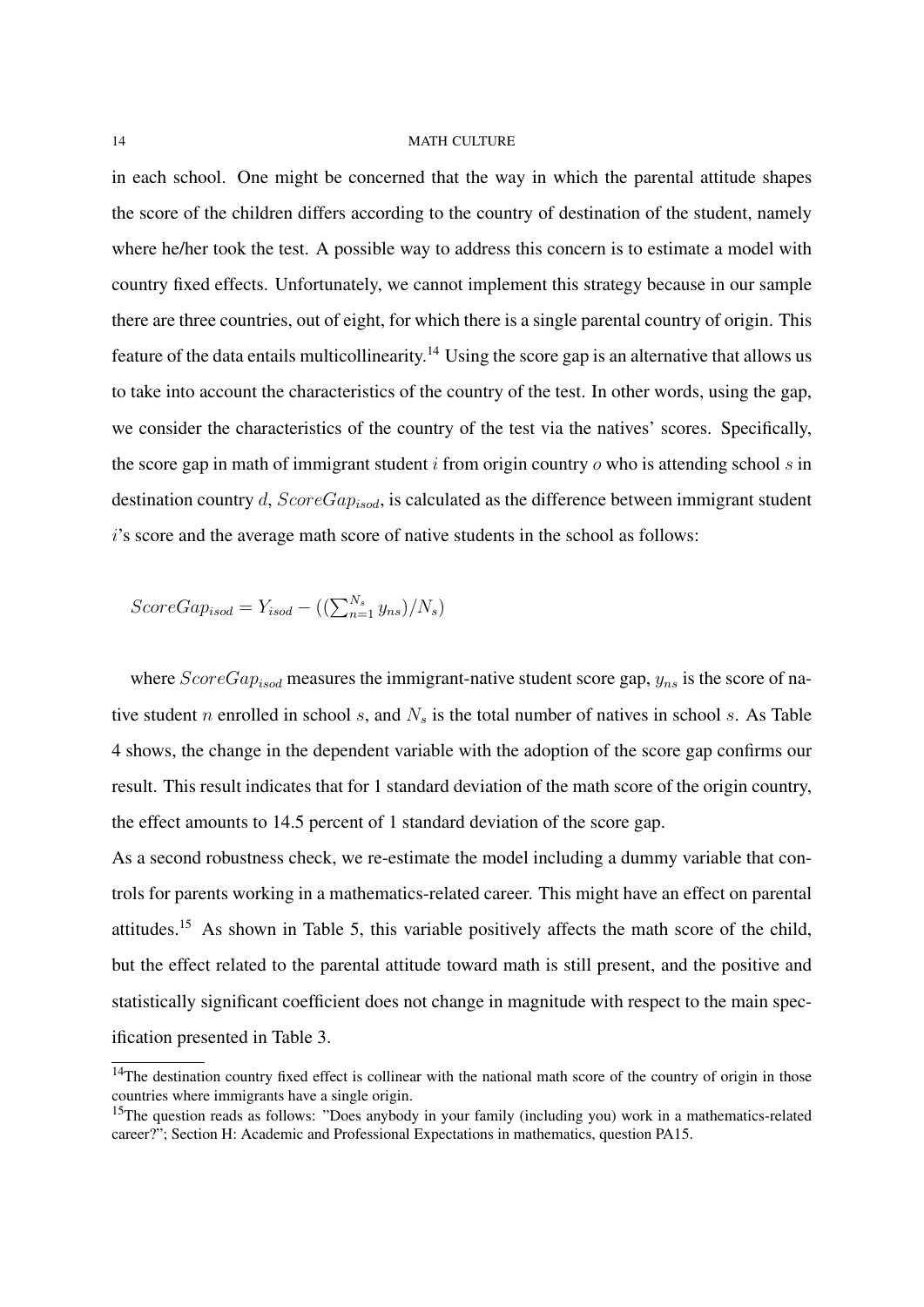As a third robustness check, we re-estimate our model substituting detailed household characteristics for the synthetic index ESCS. These characteristics are the parents' employment status, i.e., if the mother and the father are in full-time employment. In addition, to take into account the role that the level of education of the parents may exert on their attitude toward math, we add a dummy for parents having a tertiary education. As Table 6 illustrates, parents' education and employment variables are not significant.

Finally, we performed some robustness checks using alternative specifications of the instrumental variable. First, we re-estimate by adopting a different strategy for instrumenting the parental attitude. Column 1 of Table 7 illustrates the coefficients of the second-stage estimation using two instrumental variables, i.e., the country of origin GDP per capita (in PPP) and the country of origin math score. In column 2 of Table 7, we show estimates when employing as an instrumental variable only the country of origin GDP per capita. In so doing, we seek to verify that our result is not due to the potential positive correlation between a country's performance in math and its economic development. The comparison between columns 1 and 2 allows us to reject the hypothesis that the origin country's economic development is a general indicator of school quality that affects the outcomes of immigrant students in their countries of destination. In fact, parental attitude is still a positive and significant explanatory factor of the children's scores in math in the specification that adopts the country of origin GDP as a second instrumental variable (column 1). On the contrary, it loses its explanatory power in the specification that uses only the country of origin GDP as the instrumental variable (column 2). Note that the first-stage coefficients of GDP are never significant.

Second, one might argue that parental attitude depends on the origin country's performance in math at the time when the parents attended school. The only way to test this hypothesis would be to use the average math performance reported in past PISA surveys, i.e., 2009, 2006, 2003 and 2000, that are plausibly nearer in time to parents' school attendance. Unfortunately, we cannot perform this check because the number of origin countries of parents assessed in PISA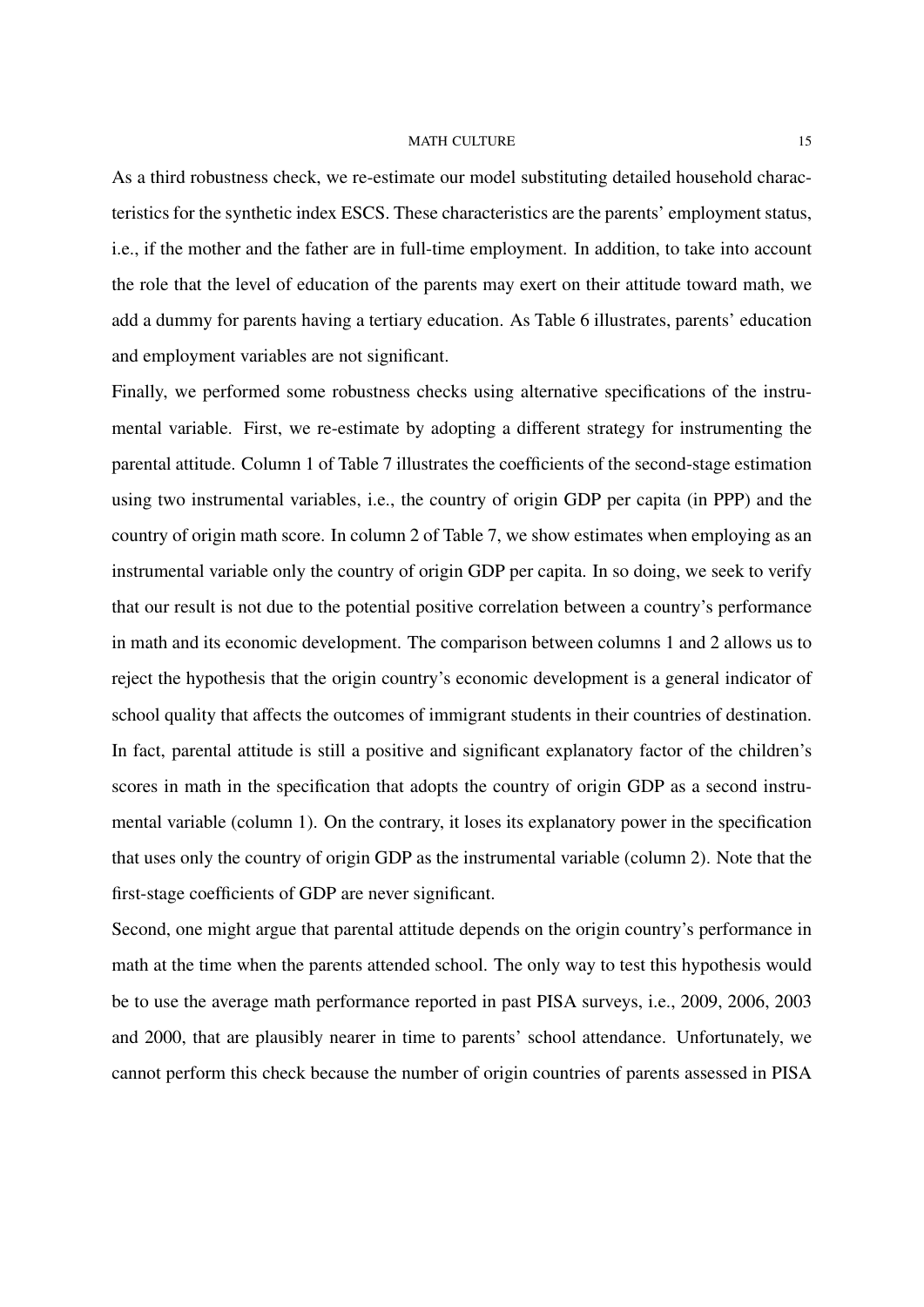decreases the older the survey is, thereby drastically reducing our sample: e.g., if we use average scores of origin countries in 2000, we are left with approximately 400 observations. As an alternative, we checked that the average math performance values of the origin countries in our sample do not change significantly over time with respect to 2012. This evidence is somewhat reassuring.

# CONCLUDING REMARKS

In this paper, we investigated whether parental attitude toward math influences children's performance in this subject. Our results have shown that children's math scores increase if parents believe that it is worth studying math because of its usefulness in the labor market. In particular, an increase of 1 score point in the country of ancestry performance in math has a positive effect on the parental attitude that increases student performance by 21 percent of 1 standard deviation of the student's math score. This finding is robust to the reverse causality issue arising when using parents' beliefs to study children's school outcomes, thanks to the adoption of an original twofold identification strategy. This strategy relies, first, on generations of immigration that have not being exposed to math teaching in the origin country and, second, on instrumenting the parental attitude with math performance in the origin country. Our result continues to hold if we measure this effect in relative terms, namely, on the immigrant-native score gap. With this study, we have provided evidence on the role played by an *intangible factor*, i.e., parental beliefs about the value of a specific competence, in explaining children's school outcomes, a particular aspect of the intergenerational transmission of culture that had to be studied.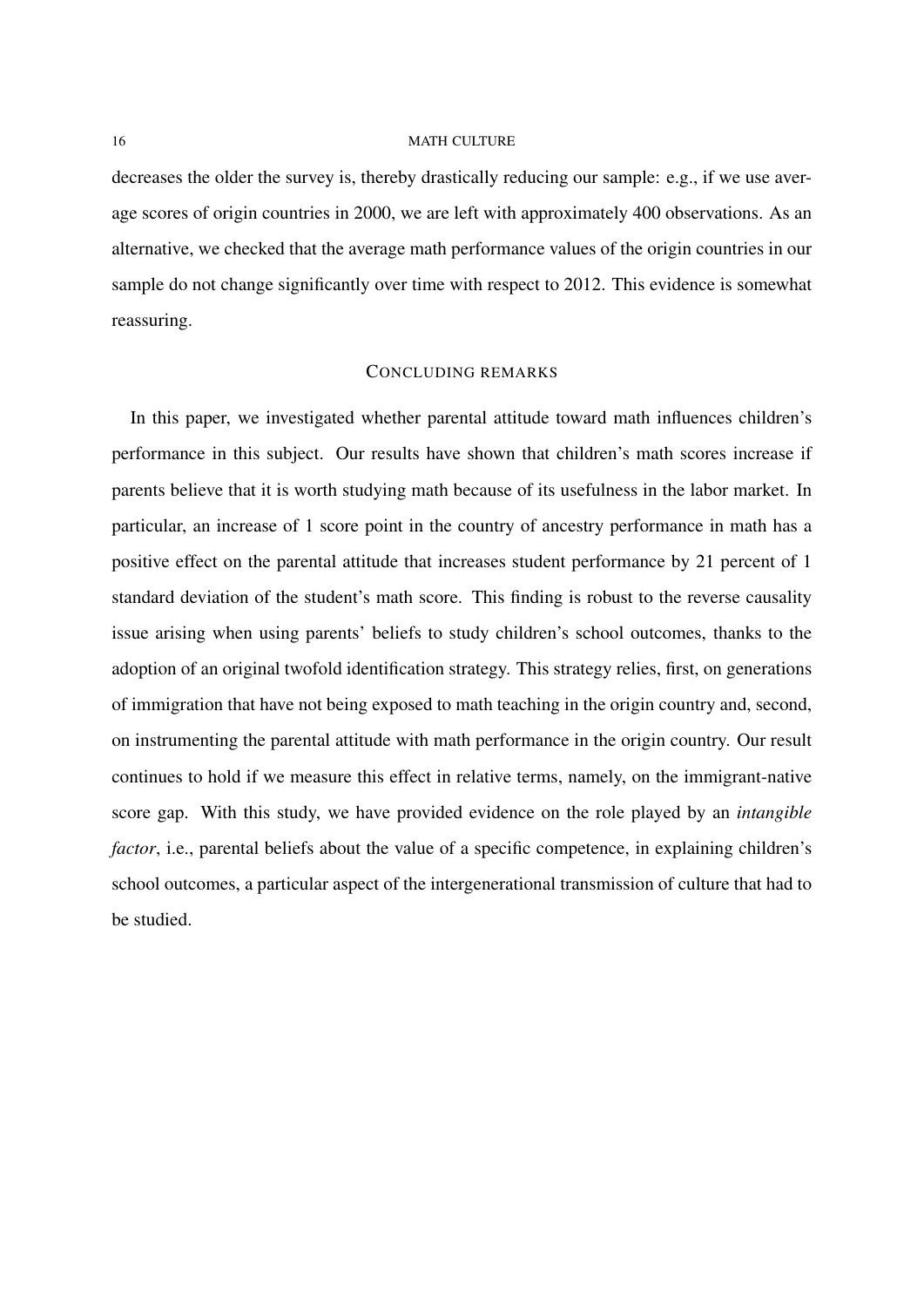# TABLE 1. Descriptive statistics

| Variable                                           | Mean     | Std. Dev. | Min              | <b>Max</b>   |
|----------------------------------------------------|----------|-----------|------------------|--------------|
|                                                    |          |           |                  |              |
| Dependent variables, second stage                  |          |           |                  |              |
| Math score of the student                          | 491.65   | 102.56    | 207.60           | 795.15       |
| Immigrant-native score gap in math                 | $-10.63$ | 74.57     | $-257.92$        | 230.30       |
|                                                    |          |           |                  |              |
| <b>Instruments</b>                                 |          |           |                  |              |
| Math score of parents' country of origin           | 494.30   | 44.07     | 391.00           | 561.00       |
| GDP origin country (per capita, PPP, 1000 dollars) | 34.95    | 17.12     | 9.08             | 86.34        |
| Parents' characteristics                           |          |           |                  |              |
| Parental attitude toward math (a)                  | .61      | 2.98      | $-3.97$          | 9.47         |
| Mother with tertiary education (b)                 | .19      | .39       | $\boldsymbol{0}$ | 1            |
| Father with tertiary education (b)                 | .21      | .41       | $\overline{0}$   | $\mathbf{1}$ |
| Mother has a full-time job (c)                     | .43      | .50       | $\overline{0}$   | $\mathbf{1}$ |
| Father has a full-time job (c)                     | .74      | .44       | $\overline{0}$   | $\mathbf{1}$ |
| Parent in a math-related career (d)                | .46      | .50       | $\overline{0}$   | $\mathbf{1}$ |
|                                                    |          |           |                  |              |
| Students' characteristics                          |          |           |                  |              |
| Student sex (e)                                    | .48      | .50       | $\overline{0}$   | 1            |
| Student age                                        | 15.78    | .30       | 15.00            | 16.33        |
| One year of pre-school or less                     | 0.11     | .31       | $\boldsymbol{0}$ | $\mathbf{1}$ |
| Two or more years of pre-school                    | .82      | .38       | $\boldsymbol{0}$ | $\mathbf{1}$ |
| Student born abroad (f)                            | .10      | .30       | $\overline{0}$   | $\mathbf{1}$ |
| Households' characteristics                        |          |           |                  |              |
| ESCS(g)                                            | $-.33$   | 1.07      | $-3.74$          | 2.43         |
| Language spoken at home (h)                        | .22      | .41       | $\boldsymbol{0}$ | $\mathbf{1}$ |
| Computer at home                                   | .93      | .26       | $\boldsymbol{0}$ | $\mathbf{1}$ |
| Internet at home                                   | .91      | .28       | $\boldsymbol{0}$ | $\mathbf{1}$ |
| Number of books at home (i)                        | 2.75     | 1.41      | $\mathbf{1}$     | 6            |
|                                                    |          |           |                  |              |
| School characteristics                             |          |           |                  |              |
| Proportion of math teachers in the school staff    | .17      | .11       | 0.00             | 1.00         |
| School size                                        | 885.58   | 630.39    | 50               | 6,800        |
| Number of observations                             | 1,087    |           |                  |              |

(a) Our calculations, estimated with GSEM (ologit) using information drawn from the parent's questionnaire. (b) Reference categories: all other levels of education and no education. (c) Reference categories: part-time job, not working but looking for a job, other (e.g., home duties, retired).(d) Information drawn from the parents' questionnaire. (e) Percentage of boys. (f) Percentage of first-generation children in the sample (i.e., those who were born abroad but migrated before primary school age). (g) Index of the Economic, Socio and Cultural Status of the family. (h) Percentage of students for whom the language spoken at home is different from that of the test. (i) Categories ranging from 1 to 6 indicating from fewer than 10 to more than 500 books.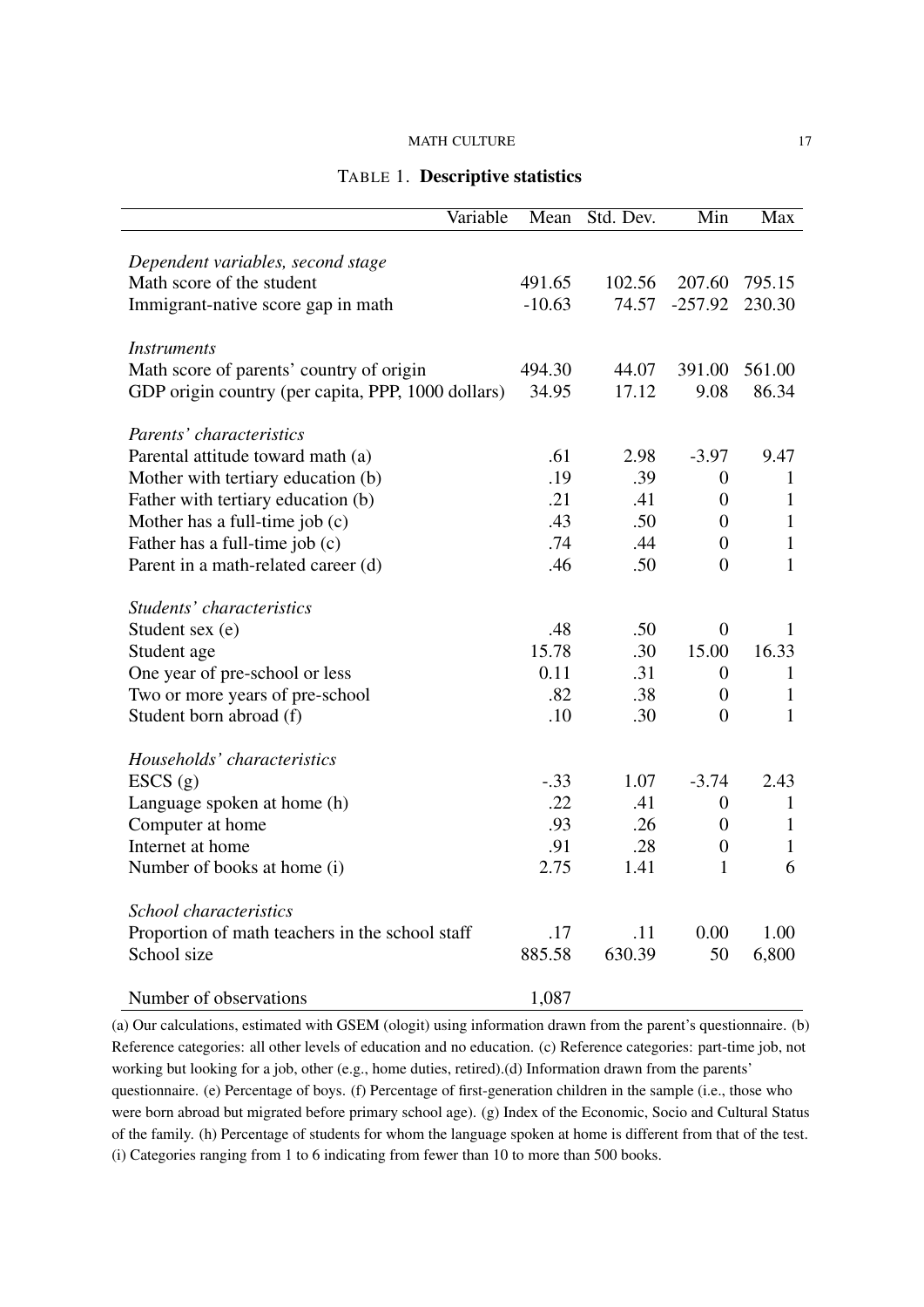|                                            | (1)      |         | (2)       |          |
|--------------------------------------------|----------|---------|-----------|----------|
|                                            |          |         |           |          |
| Second stage: Math score of the student    |          |         |           |          |
| Parental attitude toward math              | 64.77**  | (20.34) | 45.42***  | (7.53)   |
| Student age                                | 0.01     | (0.01)  | 0.00      | (0.00)   |
| Student sex (a)                            | 17.12    | (9.61)  | $20.15**$ | (8.05)   |
| One year of pre-school                     | 58.57*   | (29.66) | 26.64     | (29.57)  |
| Two years or more of pre-school            | 80.12**  | (29.29) | 69.86**   | (24.73)  |
| Student born abroad                        | 11.31    | (20.18) | 21.43     | (13.38)  |
| <b>ESCS</b>                                | 16.50    | (10.25) | $20.68**$ | (7.63)   |
| Language spoken at home                    | $-52.10$ | (32.42) | $-34.11$  | (23.55)  |
| Proportion of math teachers                |          |         | 190.98    | (119.69) |
| School size                                |          |         | $0.03***$ | (0.05)   |
| First stage: Parental attitude toward math |          |         |           |          |
| Math score of the country of origin        | $0.010*$ | (0.005) | $0.011**$ | (0.005)  |
| N                                          | 1,087    |         | 974       |          |

TABLE 2. Student math score: IV estimated model.

 $* p < 0.05; ** p < 0.01; *** p < 0.001$ . Dependent variable: math score (mean of the coefficients of the five plausible values). Linear model with IV: parental attitude instrumented with the PISA math score of the country of origin. Standard errors clustered by country of destination and calculated with Rubin's correction.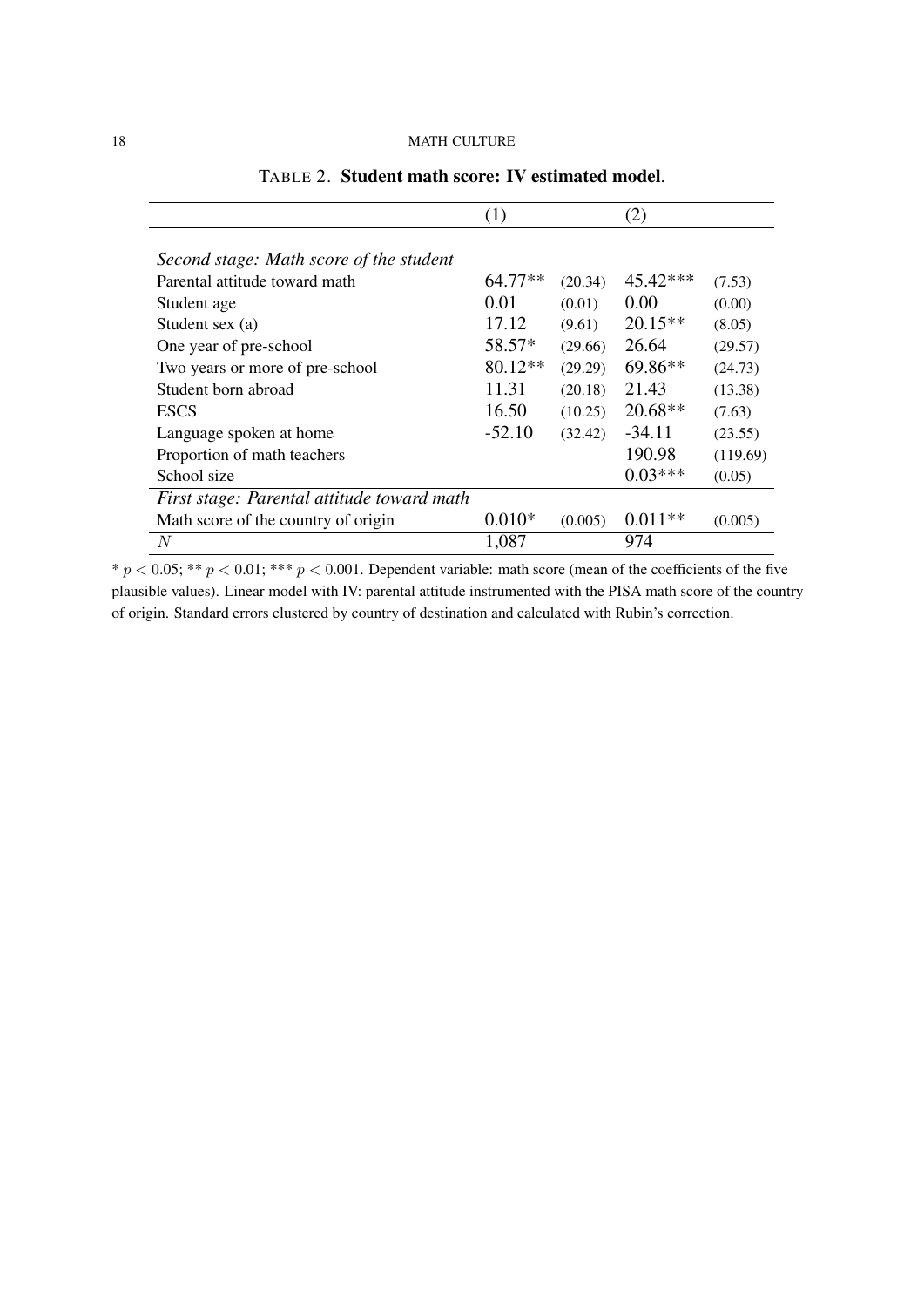| Test of endogeneity                       |             |                             |             |             |          |  |
|-------------------------------------------|-------------|-----------------------------|-------------|-------------|----------|--|
|                                           |             |                             |             |             |          |  |
| Durbin (score) $chi2(1)$                  | $= 79.5393$ | $(p = 0.0000)$              |             |             |          |  |
| Wu-Hausman $F(1,1077)$                    | $= 85.0295$ | $(p = 0.0000)$              |             |             |          |  |
| First-stage regression summary statistics |             |                             |             |             |          |  |
|                                           |             |                             |             |             |          |  |
| Variable                                  | R-sq.       | Adjusted R-sq Partial R-sq. |             | F(1,1078)   | Prob > F |  |
| Parental attitude                         | 0.036       | 0.029                       | 0.020       | 21.60       | 0.000    |  |
| Weakness of the instrument                |             |                             |             |             |          |  |
|                                           |             |                             |             |             |          |  |
| 2SLS relative bias                        | 10 per cent | 15 per cent                 | 20 per cent | 25 per cent |          |  |
| Wald test                                 | 16.38       | 8.96                        | 6.66        | 5.53        |          |  |

# TABLE 3. Tests for endogeneity and for weakness of the instrument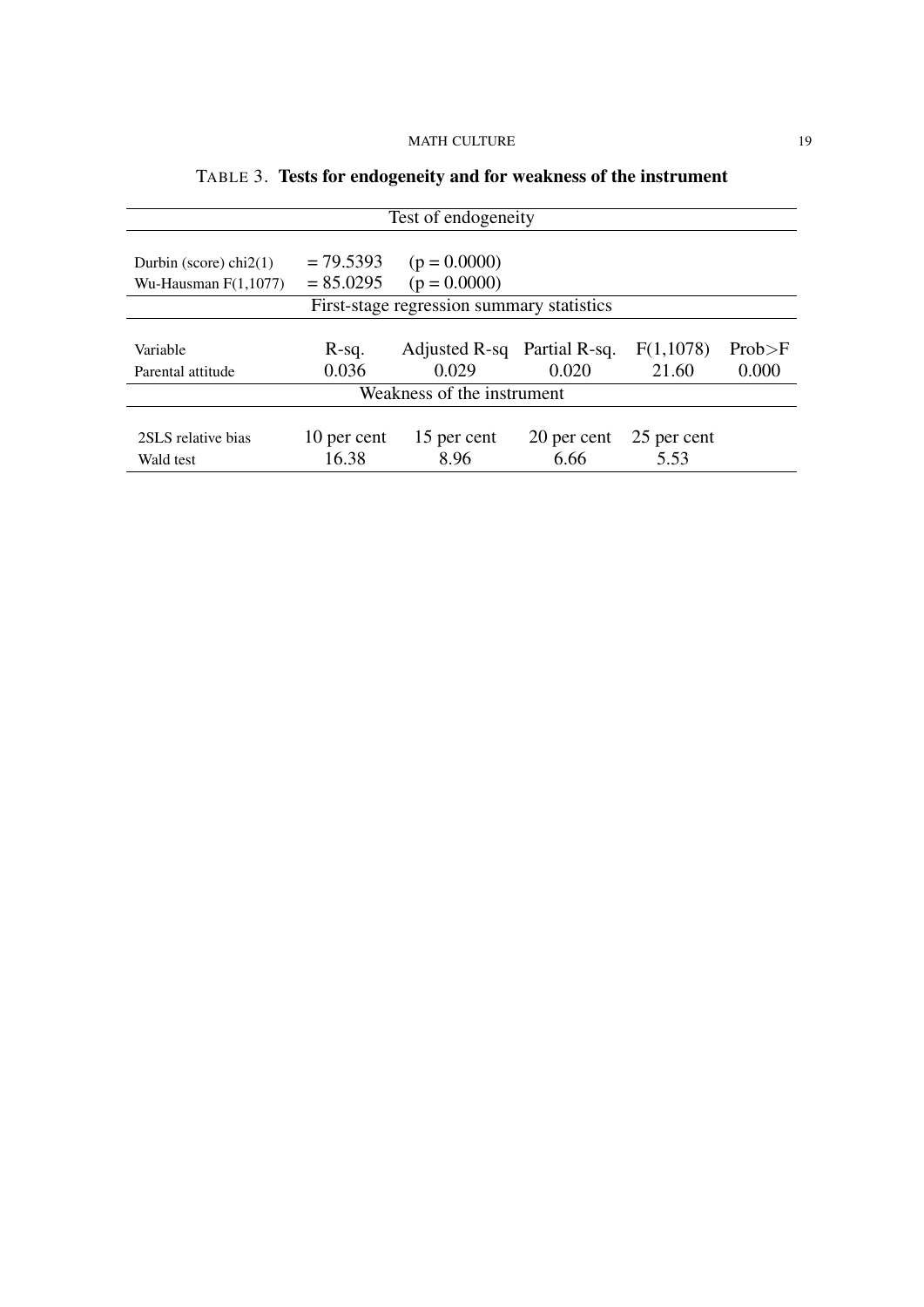| Parental attitude toward math   | 22.28*    | (10.22) |
|---------------------------------|-----------|---------|
| Student age                     | 0.00      | (0.00)  |
| Student sex                     | $21.14**$ | (7.84)  |
| One year of pre-school          | $-2.73$   | (20.17) |
| Two years or more of pre-school | 10.42     | (18.53) |
| <b>ESCS</b>                     | 3.80      | (4.91)  |
| Language spoken at home         | $-37.10*$ | (15.86) |
| Proportion of math teachers     | 90.24     | (91.89) |
| School size                     | 0.00      | (0.00)  |
| Constant                        | $-49.93*$ | (22.70) |
| N                               | 974       |         |
| RootMSE <sup>2</sup>            | 98.40     |         |

TABLE 4. Robustness check: score gap in math.

\*  $p < 0.05$ ; \*\*  $p < 0.01$ ; \*\*\*  $p < 0.001$ . Dependent variable: score gap (coefficients of the first plausible value). Linear model with IV: parental attitude instrumented with the PISA score math of the country of origin. Standard errors clustered by country of destination.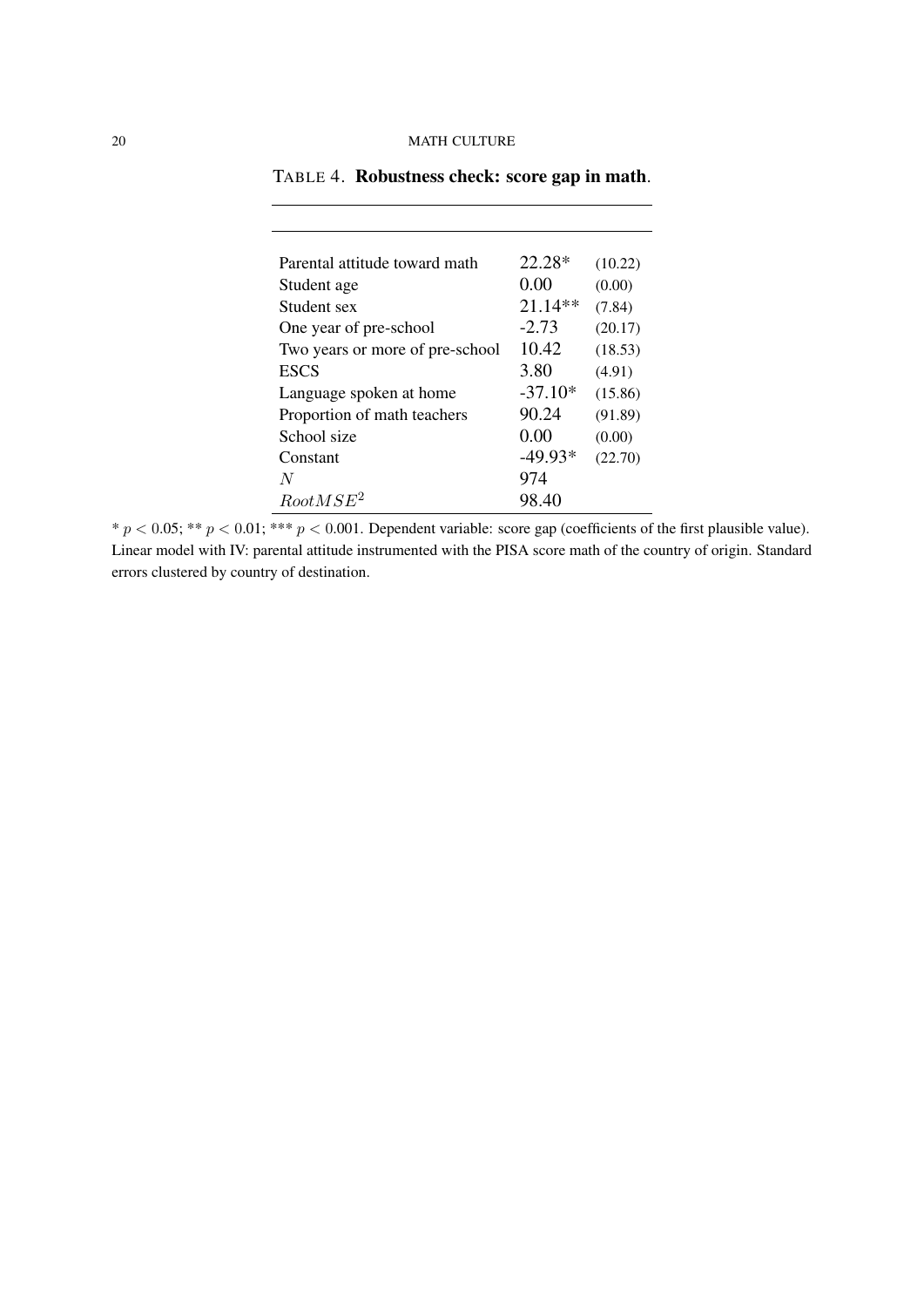| Parental attitude toward math   | 47.96***  | (9.71)   |
|---------------------------------|-----------|----------|
| Student age                     | $-0.00$   | (0.00)   |
| Student sex                     | $20.67*$  | (8.76)   |
| One year of pre-school          | 32.58     | (37.23)  |
| Two years or more of pre-school | 68.83*    | (28.16)  |
| <b>ESCS</b>                     | $16.96*$  | (8.27)   |
| Language spoken at home         | $-38.92$  | (26.15)  |
| Parent in a math-related career | 38.79*    | (16.47)  |
| Proportion of math teachers     | 205.72    | (135.26) |
| School size                     | $0.03***$ | (0.00)   |
| Constant                        | 329.72*** | (19.32)  |
| N                               | 964       |          |
| $RootMSE^2$                     | 158.89    |          |

|                 | TABLE 5. Robustness check: math score. Controlling for parent in a math- |  |  |
|-----------------|--------------------------------------------------------------------------|--|--|
| related career. |                                                                          |  |  |

 $* p < 0.05; ** p < 0.01; *** p < 0.001$ . Dependent variable: math score (coefficients of the first plausible value). Linear model with IV: parental attitude instrumented with the PISA math score of the country of origin. Standard errors clustered by country of destination.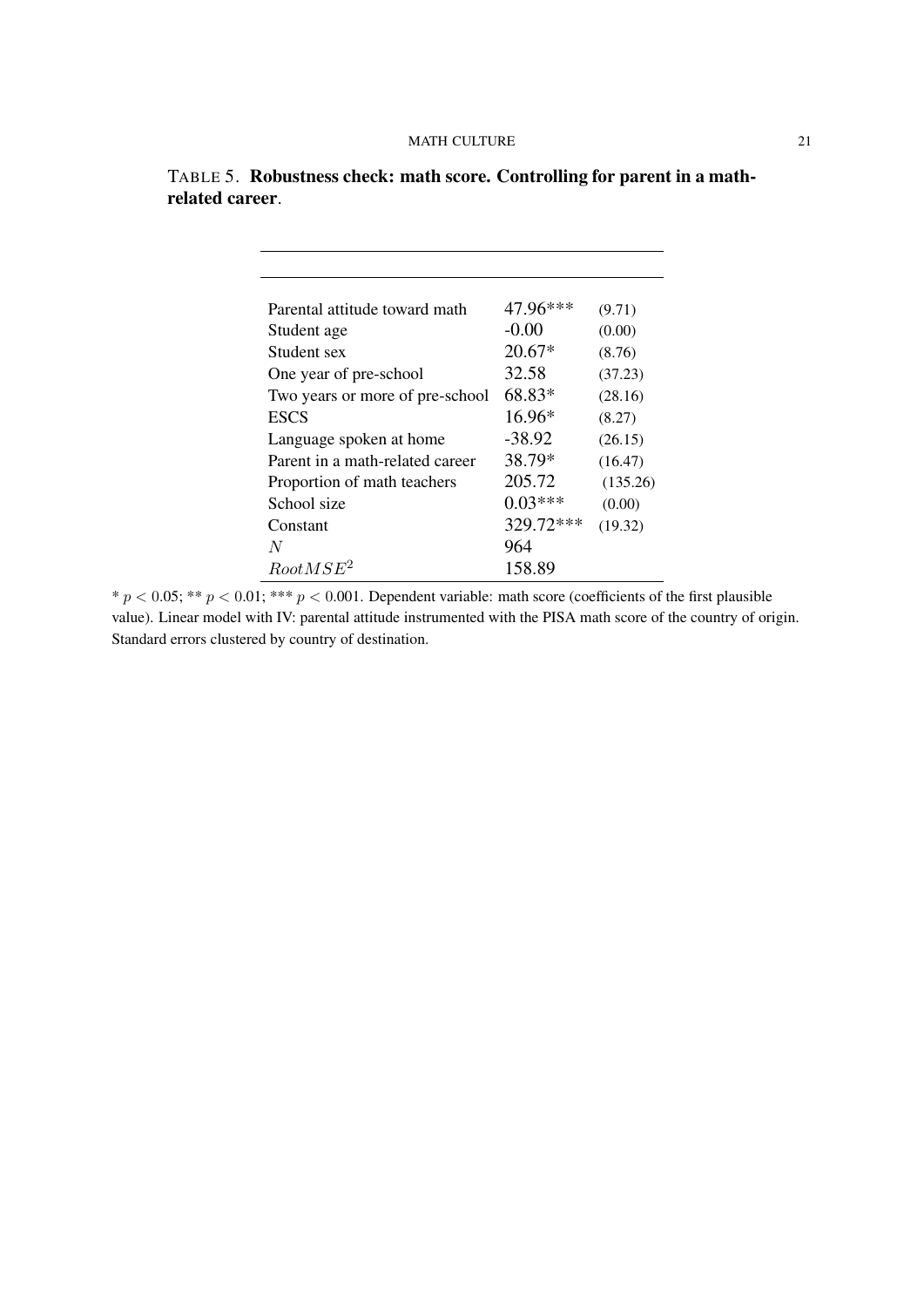| Parental attitude toward math   | 42.65***  | (9.25)   |
|---------------------------------|-----------|----------|
| Student age                     | 0.00      | (0.00)   |
| Student sex                     | $23.10**$ | (7.64)   |
| One year of pre-school          | 33.87     | (31.71)  |
| Two years or more of pre-school | 68.23**   | (23.87)  |
| Language spoken at home         | $-34.53$  | (23.09)  |
| Mother with tertiary education  | 3.33      | (10.00)  |
| Father with tertiary education  | $-3.61$   | (18.66)  |
| Mother full time job            | 9.46      | (11.31)  |
| Father full time job            | $-6.19$   | (13.45)  |
| Computer at home                | 27.36     | (18.44)  |
| Internet at home                | $-31.54$  | (20.25)  |
| Number of books at home         | 24.58***  | (4.86)   |
| Proportion of math teachers     | 170.07    | (122.31) |
| School size                     | $0.03***$ | (0.00)   |
| Constant                        | 291.73*** | (46.38)  |
| N                               | 963       |          |
| RootMSE <sup>2</sup>            | 145.41    |          |

TABLE 6. Robustness check: math score. Details of the household socio-economic condition.

 $* p < 0.05; ** p < 0.01; *** p < 0.001$ . Dependent variable: math scores (coefficients of the first plausible value). Linear model with IV: parental attitude instrumented with the PISA math score in the country of origin. Standard errors clustered by country of destination.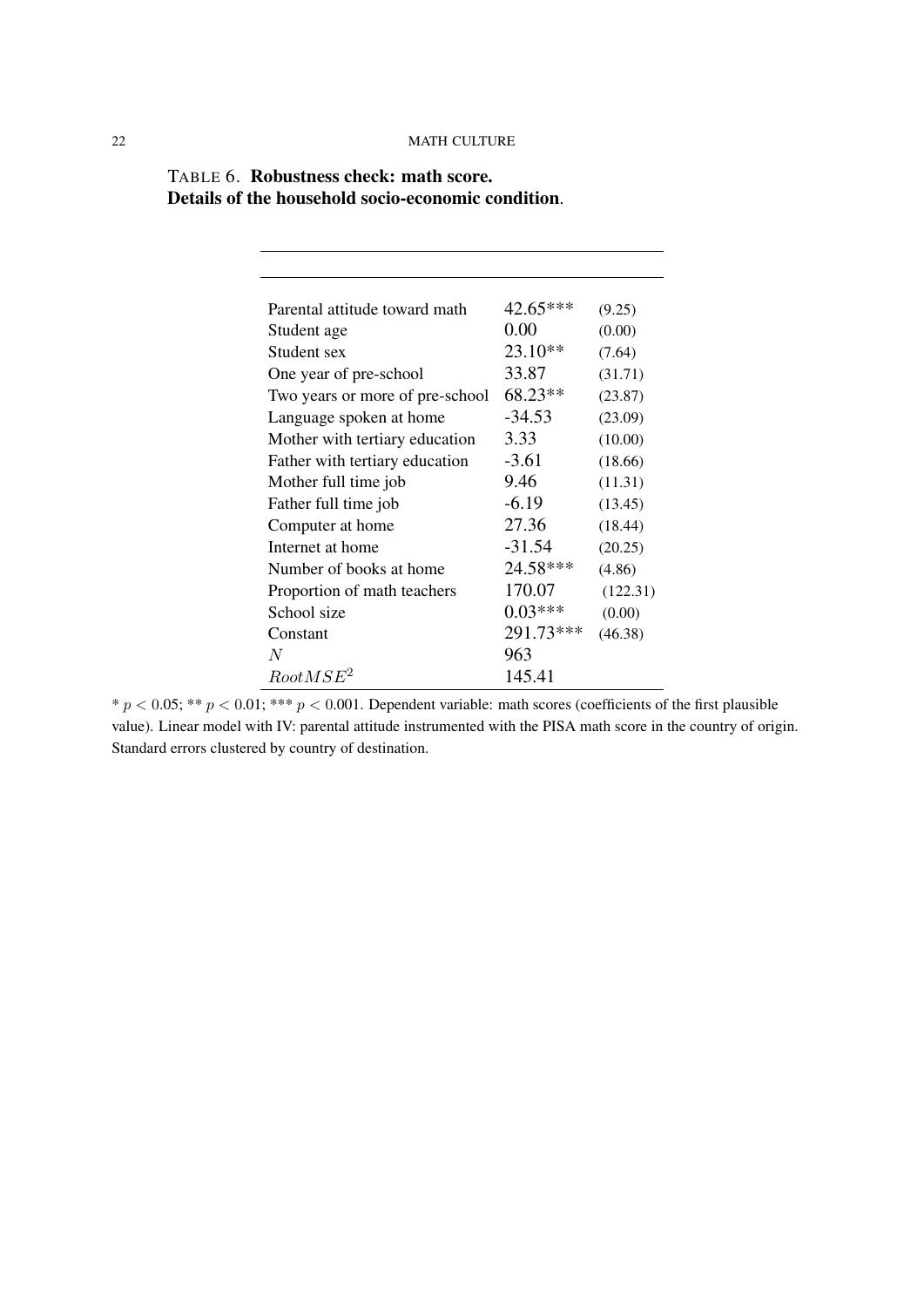|                                            | (1)        | (2)       |
|--------------------------------------------|------------|-----------|
|                                            |            |           |
| Parental attitude toward math              | 45.04***   | 60.28     |
|                                            | (9.89)     | (40.36)   |
| Student age                                | $-0.00$    | 0.00      |
|                                            | (0.00)     | (0.01)    |
| Student sex                                | 19.53*     | 23.48     |
|                                            | (10.16)    | (13.28)   |
| One year of pre-school                     | 29.81      | 37.21     |
|                                            | (24.24)    | (35.82)   |
| Two or more years of pre-school            | 68.34**    | 70.40*    |
|                                            | (19.73)    | (27.85)   |
| <b>ESCS</b>                                | 20.96***   | 20.17     |
|                                            | (4.65)     | (10.57)   |
| Language at home                           | $-34.02*$  | $-44.03$  |
|                                            | (13.64)    | (41.31)   |
| Proportion of math teachers                | 184.20**   | 259.42    |
|                                            | (71.44)    | (283.44)  |
| School size                                | $0.030***$ | $0.03**$  |
|                                            | (0.007)    | (0.01)    |
| Constant                                   | 352.987*** | 329.09*** |
|                                            | (24.477)   | (71.20)   |
| First stage: Parental attitude toward math |            |           |
| Math score of the country of origin        | $0.014***$ |           |
|                                            | (0.003)    |           |
| GDP (PPP)                                  | 0.000      | 0.000     |
|                                            | (0.000)    | (0.000)   |
| $\overline{N}$                             | 974        | 974       |
| RootMSE <sup>2</sup>                       |            | 190.07    |

TABLE 7. Robustness check: math score. GDP as an alternative instrument.

\*  $p < 0.05$ ; \*\*  $p < 0.01$ ; \*\*\*  $p < 0.001$ . Dependent variable: math scores (coefficients of the first plausible value). Linear model with IV: parental attitude instrumented with the PISA math score of the country of origin and the GDP of the country of origin in (1) and with the GDP of the country of origin in (2). Standard errors robust in (1) and clustered by country of destination in (2).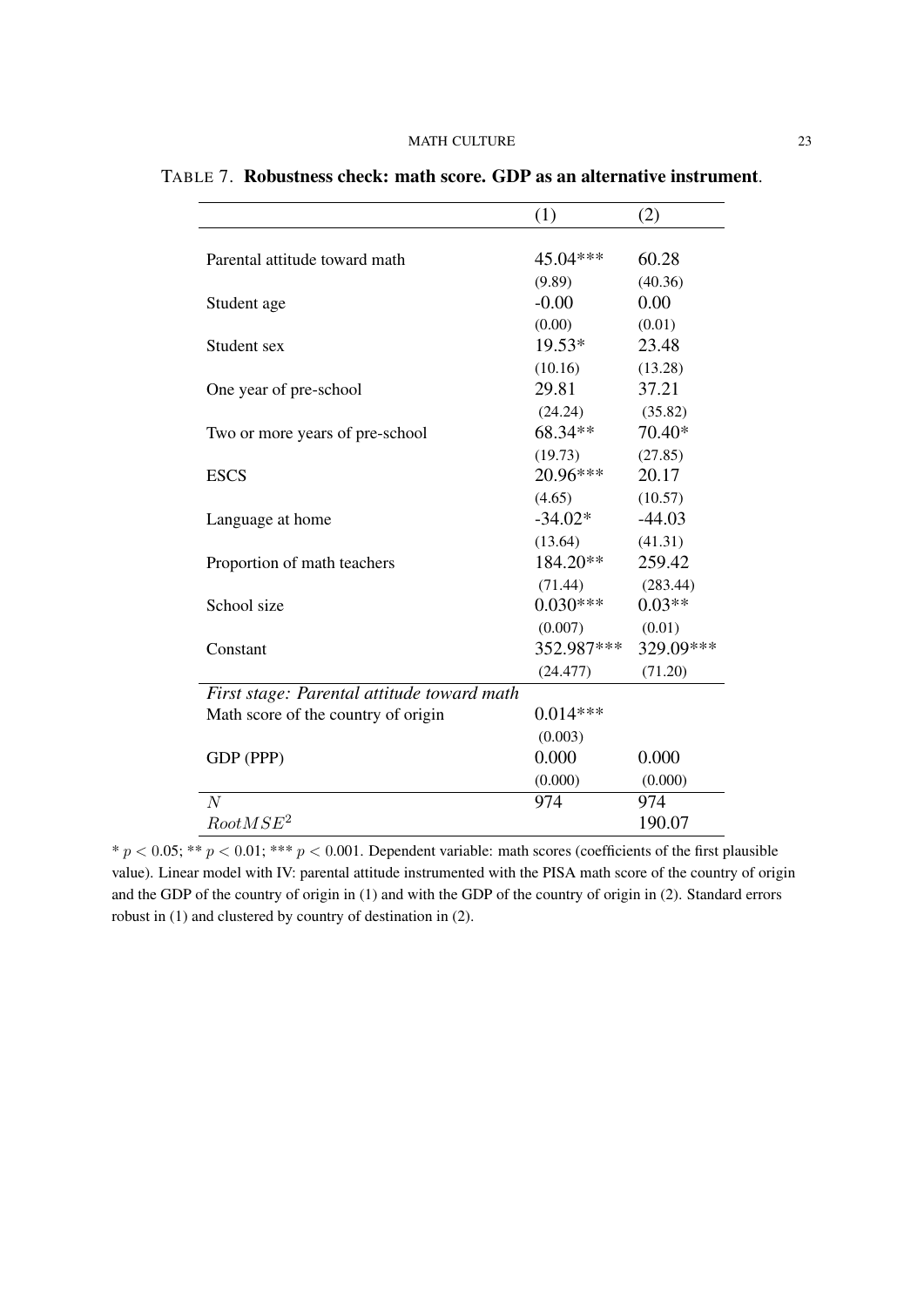#### **REFERENCES**

Baltagi, Badi H. 2011. *Econometrics*. Springer.

- Bisin, Alberto and Thierry Verdier. 2001. "The economics of cultural transmission and the dynamics of preferences." *Journal of Economic theory* 97 (2):298–319.
- Black, Sandra E, Paul J Devereux, and Kjell G Salvanes. 2005. "The more the merrier? The effect of family size and birth order on children's education." *The Quarterly Journal of Economics* 120 (2):669–700.
- Brunello, Giorgio and Daniele Checchi. 2007. "Does school tracking affect equality of opportunity? New international evidence." *Economic policy* 22 (52):782–861.
- Durbin, James. 1954. "Errors in variables." *Revue de l'institut International de Statistique* 22 (1):23–32.
- Fernandez, Raquel. 2012. "Does Culture Matter?" In *Handbook of Social Economics*, edited by J. Benhabib, M. Jackson, and A. Bisin, chap. 1B. Amsterdam: North-Holland, 481–510.
- Figlio, David, Paola Giuliano, Umut Ozek, and Paola Sapienza. 2016. "Long-Term Orientation and Educational Performance." Working Paper 22541, National Bureau of Economic Research.
- Hanushek, Eric A and Ludger Woessmann. 2006. "Does educational tracking affect performance and inequality? Differences-in-differences evidence across countries." *The Economic Journal* 116 (510):C63–C76.
- ———. 2011. "The economics of international differences in educational achievement." In *Handbook of the Economics of Education*, edited by E. Hanushek, S. Machin, and L. Woessmann, chap. 4. Amsterdam: Elsevier, 89–200.
- Harris, Douglas N and Tim R Sass. 2011. "Teacher training, teacher quality and student achievement." *Journal of public economics* 95 (7):798–812.
- Hausman, Jerry A. 1978. "Specification tests in econometrics." *Econometrica: Journal of the Econometric Society* 46 (6):1251–1271.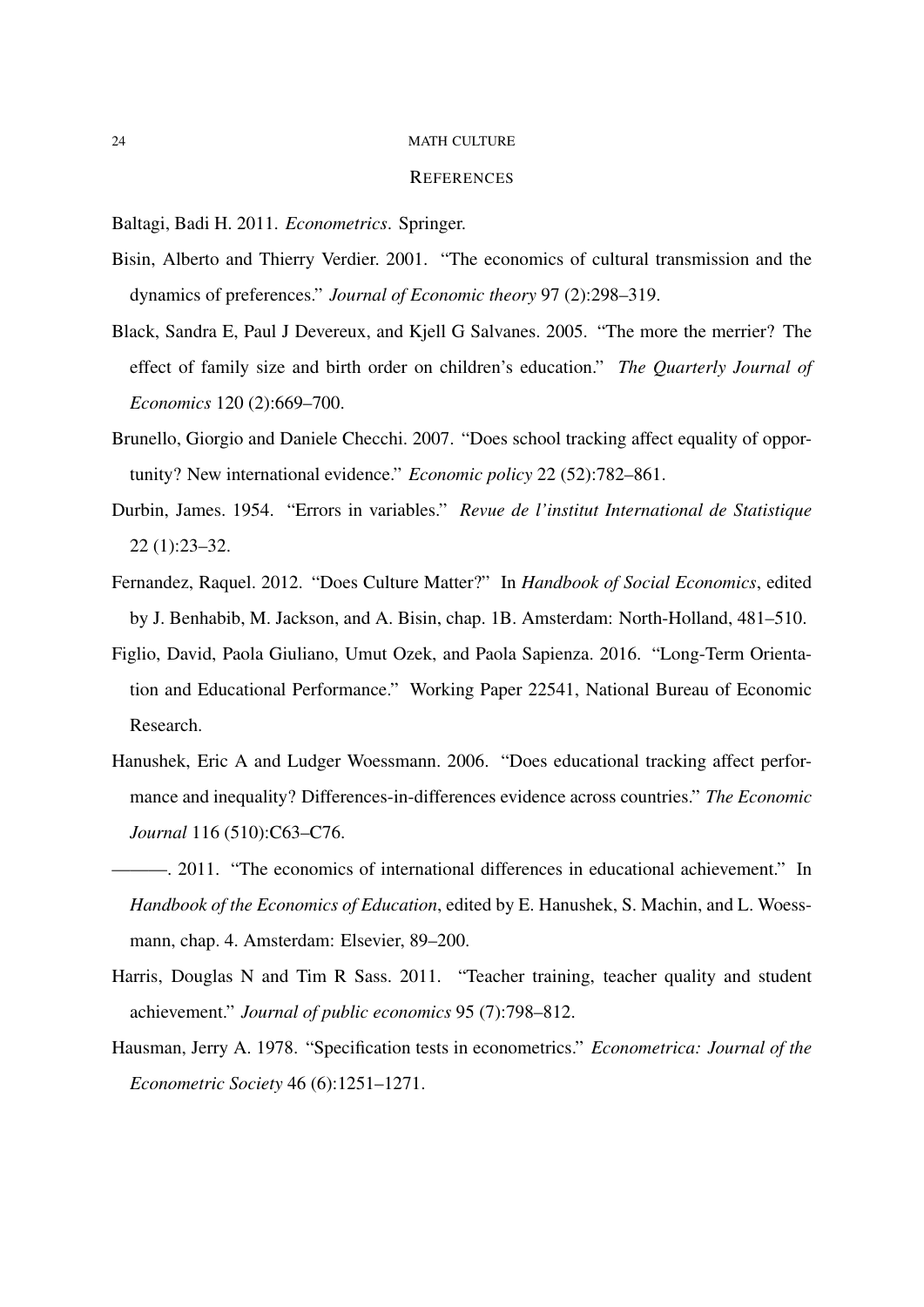- Hertz, Tom, Tamara Jayasundera, Patrizio Piraino, Sibel Selcuk, Nicole Smith, and Alina Verashchagina. 2007. "The inheritance of educational inequality: International comparisons and fifty-year trends." *The BE Journal of Economic Analysis & Policy* 7 (2):1–46.
- Ho, Esther Sui Chu. 2010. "Family influences on science learning among Hong Kong adolescents: What we learned from PISA." *International Journal of Science and Mathematics Education* 8 (3):409–428.
- Hsin, Amy and Yu Xie. 2014. "Explaining Asian Americans academic advantage over whites." *Proceedings of the National Academy of Sciences* 111 (23):8416–8421.
- Jackson, C Kirabo, Jonah E Rockoff, and Douglas O Staiger. 2014. "Teacher effects and teacher-related policies." *Annu. Rev. Econ.* 6 (1):801–825.
- Jerrim, John. 2015. "Why do East Asian children perform so well in PISA? An investigation of Western-born children of East Asian descent." *Oxford Review of Education* 41 (3):310–333.
- Krapohl, Eva, Kaili Rimfeld, Nicholas G Shakeshaft, Maciej Trzaskowski, Andrew McMillan, Jean-Baptiste Pingault, Kathryn Asbury, Nicole Harlaar, Yulia Kovas, Philip S Dale et al. 2014. "The high heritability of educational achievement reflects many genetically influenced traits, not just intelligence." *Proceedings of the National Academy of Sciences* 111 (42):15273–15278.
- Kreuter, Frauke, Stephanie Eckman, Kai Maaz, and Rainer Watermann. 2010. "Children's reports of parents' education level: Does it matter whom you ask and what you ask about." *Survey Research Methods* 4 (3):127–138.
- Mislevy, Robert J. 1991. "Randomization-based inference about latent variables from complex samples." *Psychometrika* 56 (2):177–196.
- Mislevy, Robert J, Albert E Beaton, Bruce Kaplan, and Kathleen M Sheehan. 1992. "Estimating population characteristics from sparse matrix samples of item responses." *Journal of Educational Measurement* 29 (2):133–161.
- Nollenberger, Natalia, Núria Rodríguez-Planas, and Almudena Sevilla. 2016. "The Math Gender Gap: The Role of Culture." *The American Economic Review* 106 (5):257–261.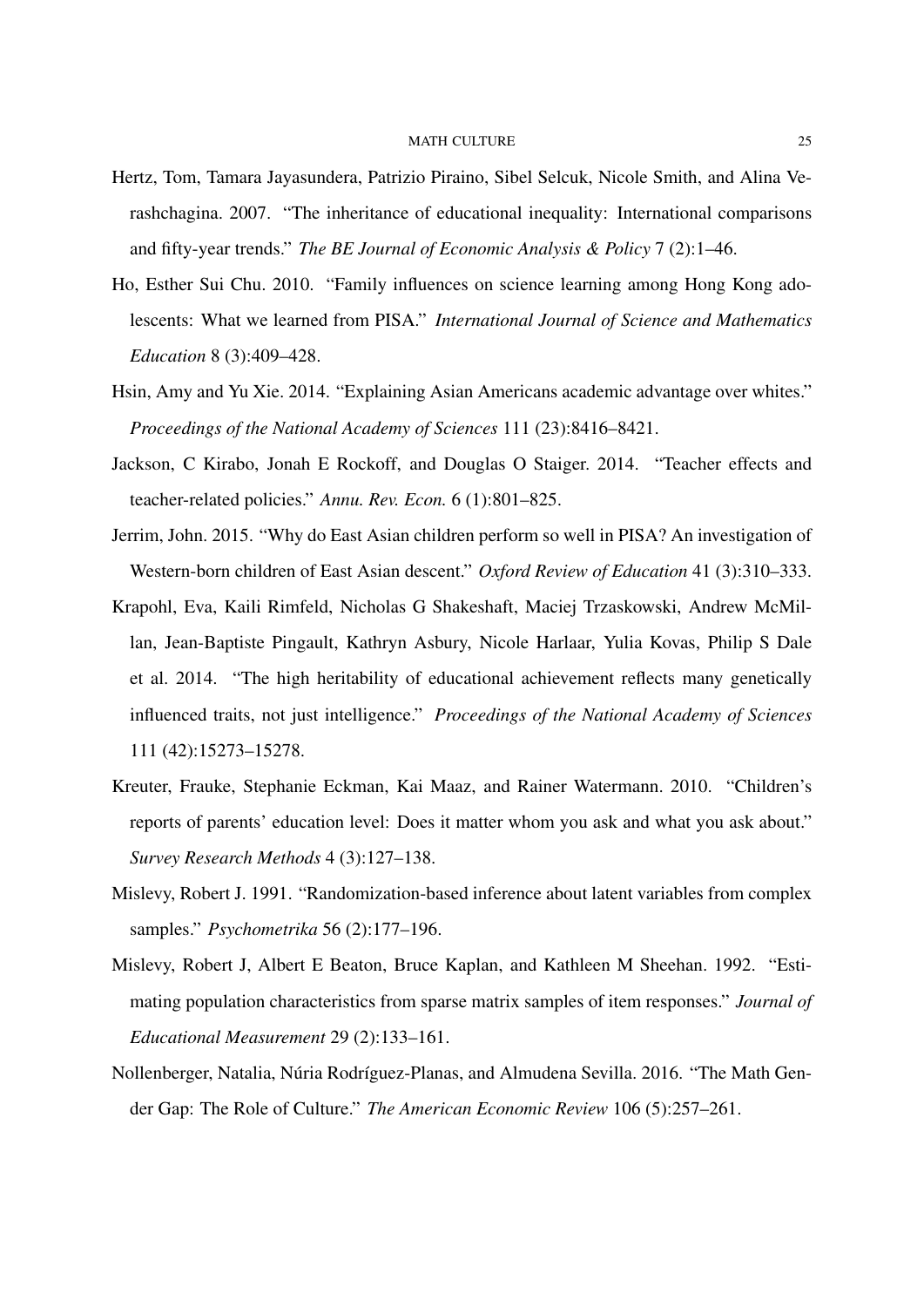OECD. 2012. "PISA 2009 Technical Report." *OECD Publishing* .

———. 2015. "The ABC of Gender Equality in Education." *OECD Publishing* .

- Perera, Liyanage Devangi H. 2014. "Parents' attitudes towards science and their children's science achievement." *International Journal of Science Education* 36 (18):3021–3041.
- Ratelle, Catherine F, Simon Larose, Frédéric Guay, and Caroline Senécal. 2005. "Perceptions of parental involvement and support as predictors of college students' persistence in a science curriculum." *Journal of Family Psychology* 19 (2):286.
- Rivkin, Steven G, Eric A Hanushek, and John F Kain. 2005. "Teachers, schools, and academic achievement." *Econometrica* 73 (2):417–458.
- Rockoff, Jonah E. 2004. "The impact of individual teachers on student achievement: Evidence from panel data." *The American Economic Review* 94 (2):247–252.
- Rothstein, Jesse and Nathan Wozny. 2013. "Permanent income and the black-white test score gap." *Journal of Human Resources* 48 (3):510–544.
- Rouse, Cecilia Elena and Lisa Barrow. 2006. "US Elementary and secondary schools: equalizing opportunity or replicating the status quo?" *The Future of Children* 16 (2):99–123.
- Rubin, Donald B. 2004. *Multiple imputation for nonresponse in surveys*. John Wiley and Sons, New York.
- Rustichini, Aldo, William G Iacono, and Matt McGue. 2017. "The Contribution of Skills and Family Background to Educational Mobility." *The Scandinavian Journal of Economics* 119 (1):148–177.
- Saarela, Mirka and Tommi Karkkainen. 2014. "Discovering gender-specific knowledge from Finnish basic education using PISA scale indices." In *Educational Data Mining 2014*.
- Samejima, Fumiko. 1969. "Estimation of latent ability using a response pattern of graded scores." *Psychometrika monograph supplement* 34 (17).
- Schütz, Gabriela, Heinrich W Ursprung, and Ludger Wößmann. 2008. "Education policy and equality of opportunity." *Kyklos* 61 (2):279–308.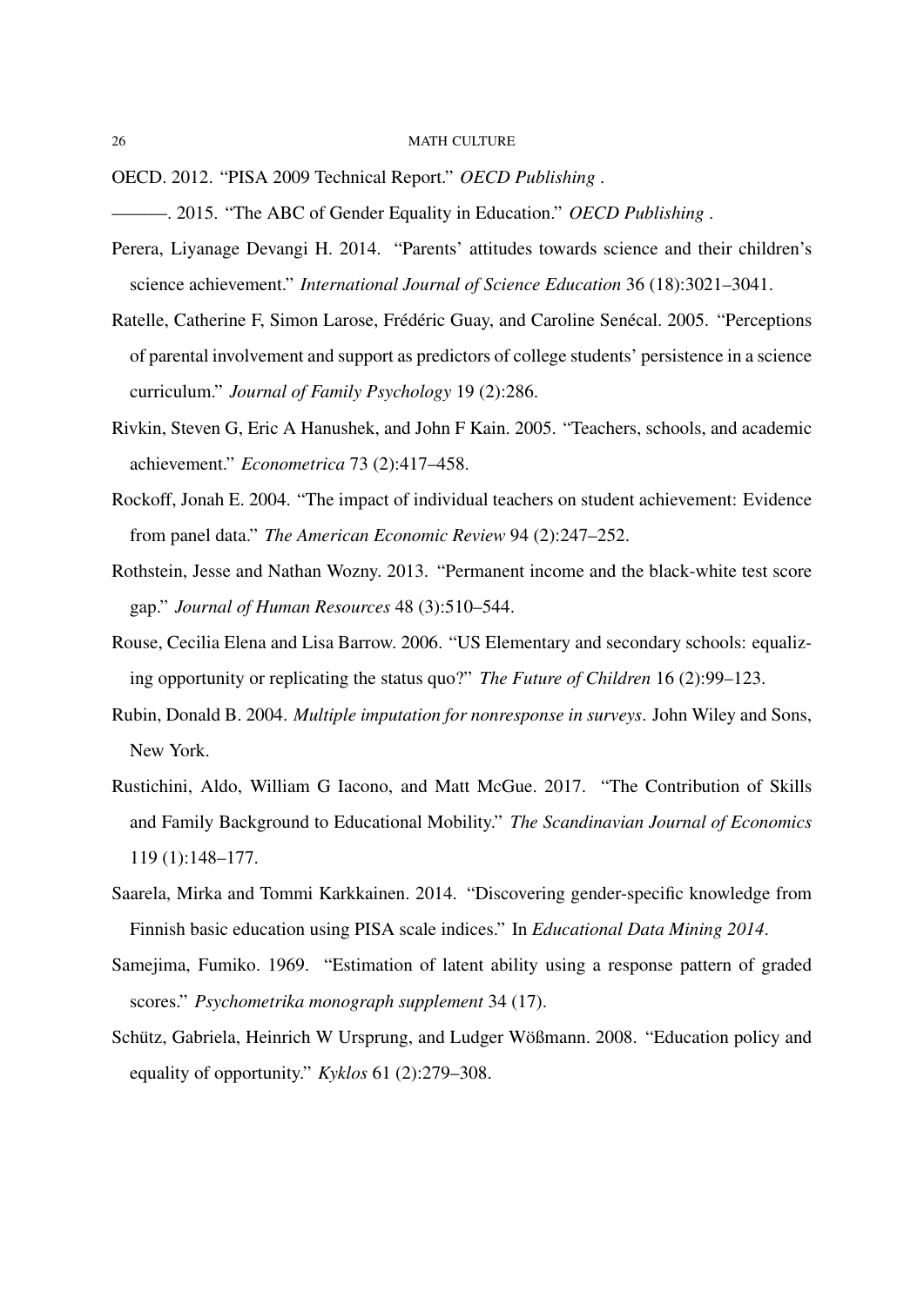- Stock, James H and Motohiro Yogo. 2005. "Testing for weak instruments in linear IV regression." *Identification and Inference for Econometric Models: Essays in Honor of Thomas Rothenberg* 5:80–108.
- Sun, Letao, Kelly D Bradley, and Kathryn Akers. 2012. "A multilevel modelling approach to investigating factors impacting science achievement for secondary school students: PISA Hong Kong sample." *International Journal of Science Education* 34 (14):2107–2125.
- Tucker-Drob, Elliot M, Amanda K Cheung, and Daniel A Briley. 2014. "Gross Domestic Product, Science Interest, and Science Achievement A Person× Nation Interaction." *Psychological science* 25 (11):20472057.
- Urquiola, M. 2016. "Competition among schools: Traditional public and private schools." In *Handbook of the Economics of Education*, edited by E. Hanushek, S. Machin, and L. Woessmann, chap. 4. Amsterdam: Elsevier, 210–237.
- Wang, Debbie Baofeng. 2004. "Family background factors and mathematics success: A comparison of Chinese and US students." *International Journal of Educational Research* 41 (1):40–54.
- Wu, De-Min. 1974. "Alternative tests of independence between stochastic regressors and disturbances: Finite sample results." *Econometrica* 41 (4):529–546.
- Zheng, Xiaohui and Sophia Rabe-Hesketh. 2007. "Estimating parameters of dichotomous and ordinal item response models with gllamm." *Stata Journal* 7 (3):313–333.